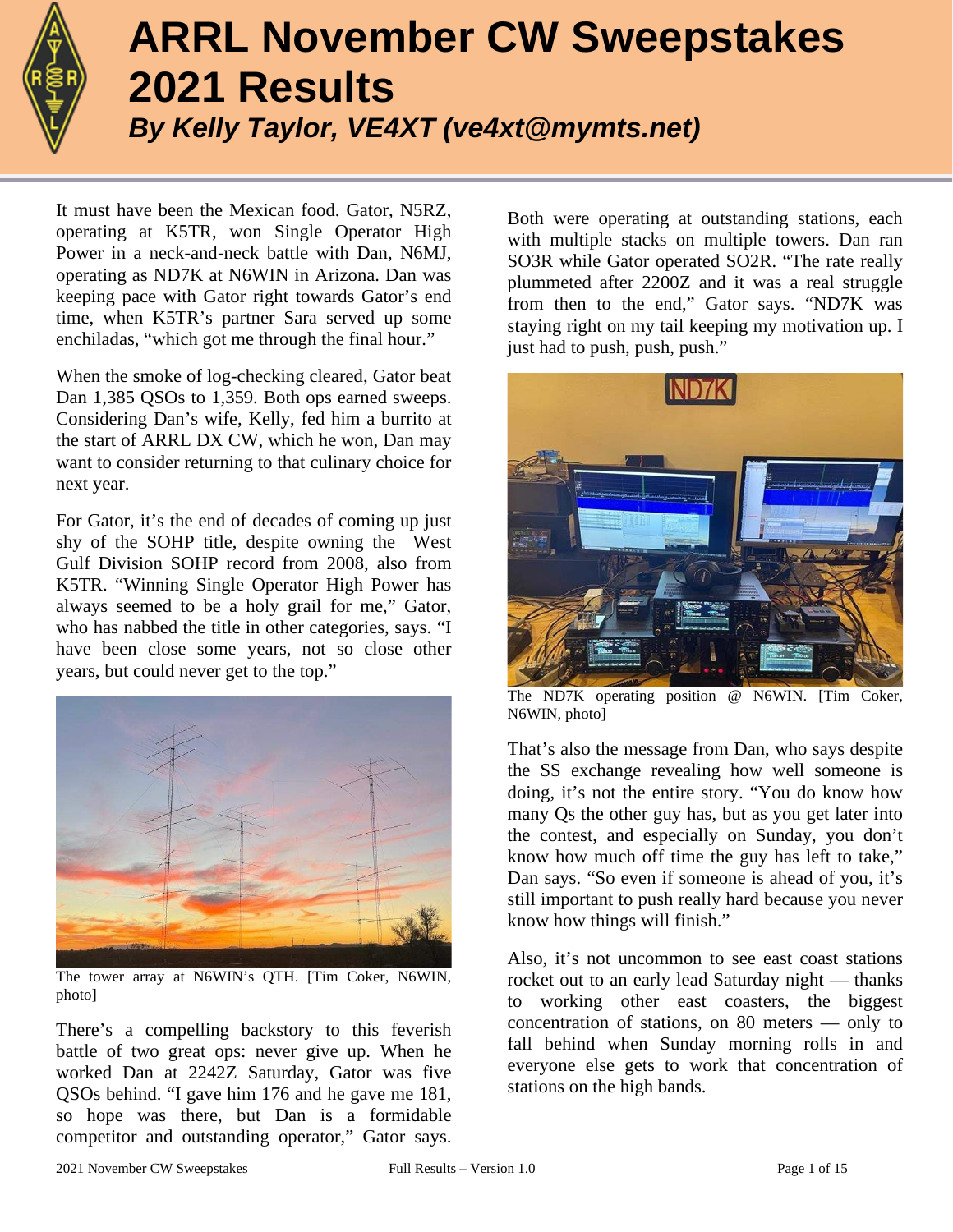Dan says conditions didn't let the third radio have much impact. "I had hoped 10 meters would be a factor this year, but it wasn't. There was a little overlap between 15, 20 and 40 but not a whole lot. Forty meters during the day is not nearly as productive on the west coast as it is in the Midwest and east coast."

Dan takes the runner-up placement in stride.

"Gator just had the pedal to the metal the entire contest and out-operated me. Every time I tuned by him I figured I would finally be ahead, but every time I heard him he was 10 or 20 Qs ahead. He definitely had my attention the entire time."

For both operators, it would be Frank, VO1HP, who would take them over the hump and to a Sweep. Both cashed in on what Dan calls the Newfoundlanders' habit of showing up early on Sunday morning. Frank called Gator on 40 at 1050Z, and Dan found Frank weak and covered around the same time, also on 40.

Just behind Dan, missing second by only two QSOs and one section, was Pat, N9RV, from his station in Montana. It's a testament to three fine operators who all had error rates below three per cent: Gator and Pat each had a 2.4 per cent error rate and Dan had 2.9 per cent. In the Top 5, error rates did not make a difference, as the final ranking matched the claimed scores. Log checking, however, did elevate K5WA from seventh to sixth, N2NT (N2NC, op) from ninth to seventh and W7RM (N6TR, op) from outside the Top 10 into eighth. Accuracy counts.

| <b>Single Operator, High Power (SOHP)</b> |         |  |  |  |  |  |
|-------------------------------------------|---------|--|--|--|--|--|
| K5TR (N5RZ, op)                           | 232,680 |  |  |  |  |  |
| ND7K (N6MJ, op @N6WIN)                    | 228,312 |  |  |  |  |  |
| N9RV                                      | 225,262 |  |  |  |  |  |
| N4OGW                                     | 219,240 |  |  |  |  |  |
| W9RE                                      | 219,240 |  |  |  |  |  |
| K5WA                                      | 216,384 |  |  |  |  |  |
| N2NT (N2NC, op)                           | 215,712 |  |  |  |  |  |
| W7RM (N6TR, op)                           | 213,808 |  |  |  |  |  |
| AA3B                                      | 213,192 |  |  |  |  |  |
| K5PI                                      | 213,024 |  |  |  |  |  |

In Single Operator, Low Power, Denis, K7GK (@W6JZH) took first over Pat, NAØN, operating at WØZT, and Willie, WJ9B. Pat's outstanding accuracy meant log checking cost him only seven QSOs. That was enough to vault him from fifth in claimed to second place. That's a 0.6 per cent error rate.

Pat says he has no secret to his accuracy success. "I think I just have a good sense of when to ask for fills. I use super check partial, but I don't use call history other than what is in my head," he says. "I only rarely operate between contests, but I spend about 10 minutes a day practicing CW leading up to a contest using *Iambic Master*, *RUFZ* and *N1MM SO2R MorseRunner*."

It was shaping up to be a hard year for a sweep, with little in the way of rumblings of operations from VY1, Northern Territories. Yet thanks to stalwart efforts in the face of a high planetary K index, VYØERC, VY1AAA and VY1KX managed 444 QSOs between them. "The first 16 hours were pretty much a washout with a K of 4," writes Pierre, VE3KTB, and Alex, VE1RUS, who operated the Eureka Amateur Radio Club station, VYØERC, in Eureka, Nunavut. It's so far north, it's closer to the North Pole than to Winnipeg.

In Prince Edward Island, VY2LI and VY2TT found themselves in 752 logs, and in Newfoundland and Labrador, VO1HP and VO2AC logged 689 QSOs between them.

| <b>Single Operator, Low Power (SOLP)</b> |         |  |  |  |  |  |  |
|------------------------------------------|---------|--|--|--|--|--|--|
| K7GK (@W6JZH)                            | 183,120 |  |  |  |  |  |  |
| NAØN (@WØZT)                             | 179,760 |  |  |  |  |  |  |
| WJ9B                                     | 179,446 |  |  |  |  |  |  |
| NØNI (AG9A, op)                          | 179,424 |  |  |  |  |  |  |
| KI6RRN                                   | 178,616 |  |  |  |  |  |  |
| N7XU (K4XU, op)                          | 169,512 |  |  |  |  |  |  |
| W6AYC                                    | 168,264 |  |  |  |  |  |  |
| K7SV                                     | 164,304 |  |  |  |  |  |  |
| K1XM                                     | 157,248 |  |  |  |  |  |  |
| N5EE                                     | 153,716 |  |  |  |  |  |  |

Curiously, Alberta was rarer than PEI, with only 690 credited QSOs.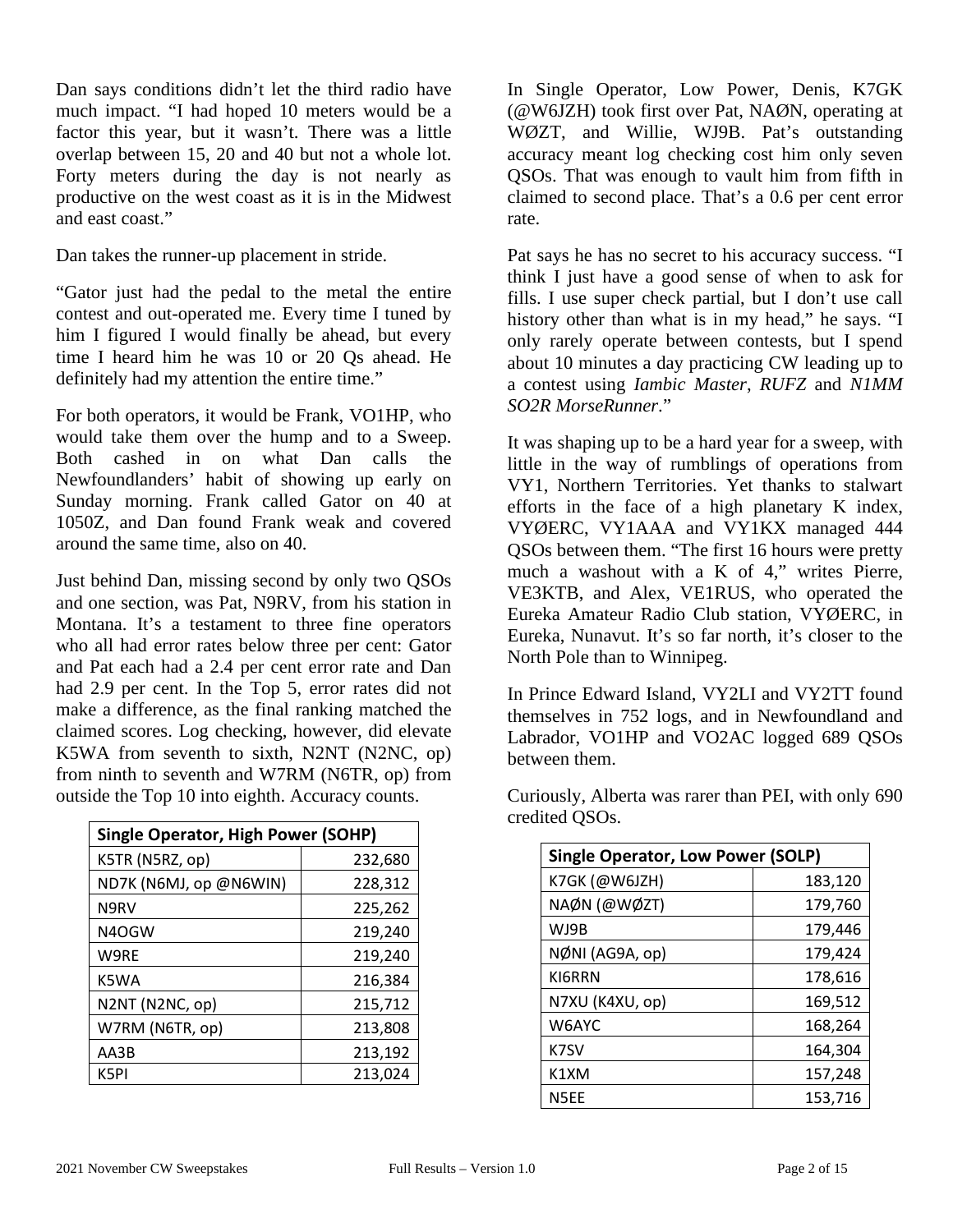The winners in the less-power-than-can-light-a-bulb categories were N2IC and W2GD. Steve, N2IC, was back handing out New Mexico after a remote operation last year. He won Single Operator QRP handily, beating out KØEJ by nearly 57,000 points. Ralph, K9ZO, took third.

Although all in the Top 10 in SOQRP lost points to log checking, none lost a place in the standings. Steve, N2IC, lost only four QSOs to log checking, or a 0.4 per cent error rate. None of his busts resulted in losing out on his sweep.

Steve credits being QRP with his low error rate. "It's easy. When you are QRP, other stations with marginal openings can't hear you. In other words, none of those fluttery, weak, backscatter stations call you," Steve says.

| <b>Single Operator, QRP (SOQRP)</b> |         |  |  |  |  |
|-------------------------------------|---------|--|--|--|--|
| N <sub>2</sub> IC                   | 166,152 |  |  |  |  |
| KØEJ                                | 109,394 |  |  |  |  |
| K <sub>9</sub> ZO                   | 103,840 |  |  |  |  |
| N7IR                                | 101,188 |  |  |  |  |
| W6JTI                               | 81,836  |  |  |  |  |
| K4QPL                               | 76,464  |  |  |  |  |
| K3TW                                | 69,994  |  |  |  |  |
| WI9WI                               | 68,222  |  |  |  |  |
| W7YAQ                               | 65,600  |  |  |  |  |
| K <sub>2</sub> NV                   | 49.248  |  |  |  |  |

# **Single Operator Unlimited Scores**

Some familiar callsigns appear atop the Single Operator Unlimited High Power and Single Operator Unlimited Low Power categories. Randy, KØEU, returns to the top spot in SOUHP. Proving, perhaps, that rate is king in SS, Randy won despite missing a sweep by two sections. His 1,416 QSOs and 82 sections were enough to beat Marco, N5ZO, who earned 1,329 QSOs and a sweep, and moved from third to second after log checking.

Craig, K9CT, took third place.

| Single Operator, Unlimited, High Power<br>(SOUHP) |         |
|---------------------------------------------------|---------|
| KØEU                                              | 232,224 |
| <b>N5ZO</b>                                       | 223,272 |
| K9CT                                              | 218,232 |
| K3MM                                              | 205,632 |
| K6LL                                              | 201,432 |
| KD4D                                              | 193,536 |
| VE7CC                                             | 191,688 |
| W1SRD                                             | 190,848 |
| W7RN (W9KKN, op)                                  | 187,152 |
| NH7T (@KH6YY)                                     | 186.984 |

In Single Operator Unlimited Low Power, Don, N4ZZ, is again the winner, while Scott, NE9U, — in third place in raw scores, edged out Charles, N9CO, for second place.

| <b>Single Operator Unlimited, Low Power</b><br>(SOULP) |         |  |  |  |  |
|--------------------------------------------------------|---------|--|--|--|--|
| N477                                                   | 185,808 |  |  |  |  |
| NE9U                                                   | 168,504 |  |  |  |  |
| N <sub>9</sub> CO                                      | 161,952 |  |  |  |  |
| K7QA                                                   | 155,400 |  |  |  |  |
| K1TR                                                   | 147,336 |  |  |  |  |
| <b>NØAT</b>                                            | 146,832 |  |  |  |  |
| N3HEE                                                  | 145,320 |  |  |  |  |
| N1QD (@K1KP)                                           | 139,440 |  |  |  |  |
| WT9U                                                   | 138,264 |  |  |  |  |
| K4FN                                                   | 134,568 |  |  |  |  |

In Single Operator Unlimited QRP — or "seek and squeak" as number 7 Steve, K6OO, puts it — John, W2GD, ran away with the title, 123,328 points to 91,392, over Rich, VE3KI. Both set records with their scores: John took the overall record and Rich is the new holder of the Canadian record.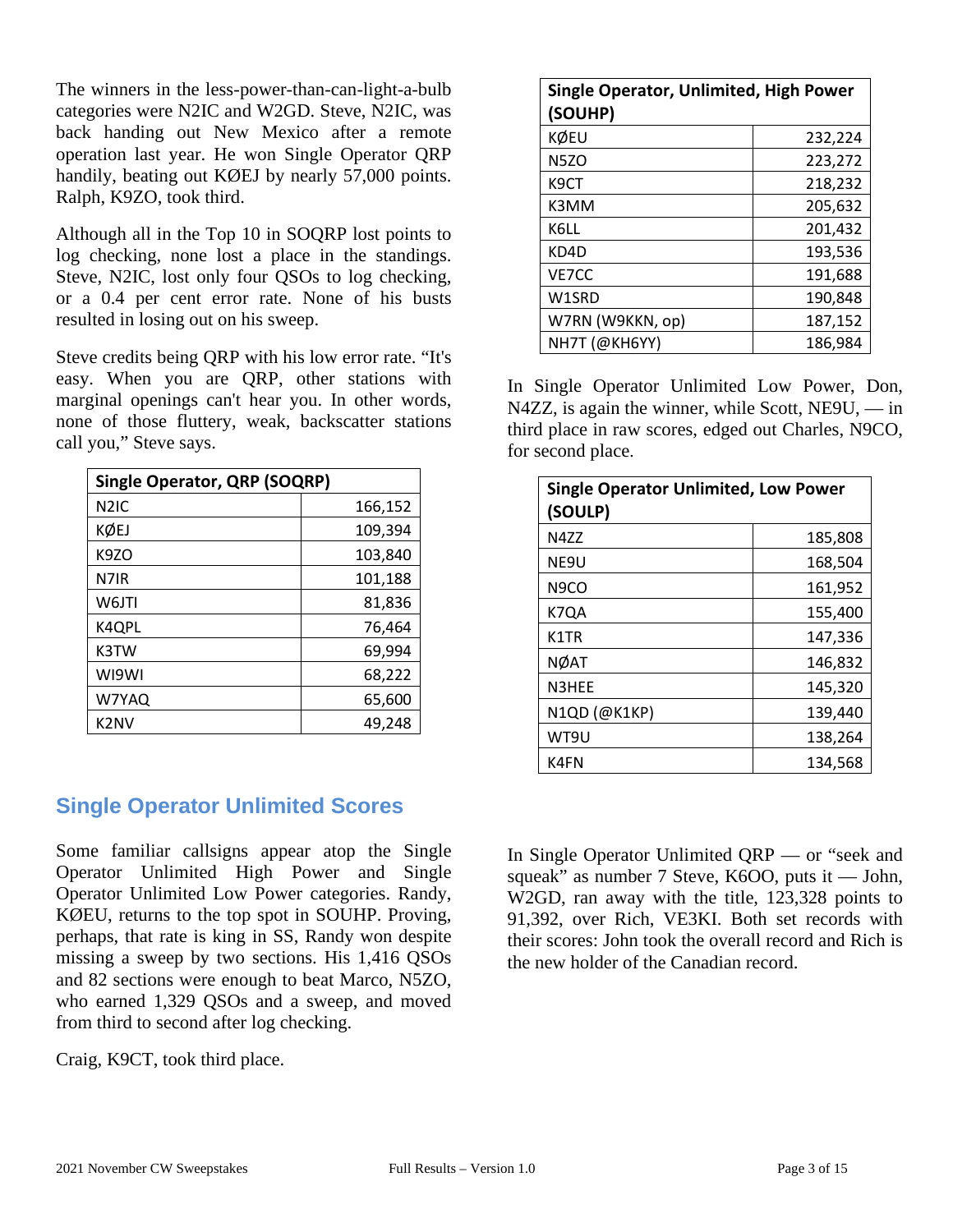

Jim, KKØU, operated "Field Day style" from a tent in the woods in the Single Operator Unlimited, QRP category. He placed fourth place overall in the category. [Jim Smith, KKØU, photo]

Accuracy was less of a factor in SOUQRP. None of the standings changed until number 9, grabbed by N3ZL, who moved into the Top 10 after logchecking and pushed WR3R into the number 10 spot and W6FB out of the Top 10.

| <b>Single Operator Unlimited, QRP</b><br>(SOUQRP) |         |  |  |  |  |
|---------------------------------------------------|---------|--|--|--|--|
| W <sub>2</sub> GD                                 | 123,328 |  |  |  |  |
| VE3KI                                             | 91,392  |  |  |  |  |
| <b>NØUR</b>                                       | 81,120  |  |  |  |  |
| <b>KKØU</b>                                       | 69,554  |  |  |  |  |
| N6MA                                              | 59,598  |  |  |  |  |
| K5KJ                                              | 52,930  |  |  |  |  |
| K6OO                                              | 45,346  |  |  |  |  |
| VE6EX                                             | 35,280  |  |  |  |  |
| N3ZL                                              | 34,500  |  |  |  |  |
| WR3R                                              | 33,900  |  |  |  |  |

## **Multioperator Scores**



Karl, N8NA, operating at NG3R. [Ray Sokola, K9RS, photo]

In Multioperator High Power, the team at Delawarebased NG3R (Bruce, AA5B, station owner Ray, K9RS, Art, N3DXX and Karl, N8NA) beat out perennial favorite W6YX by nine QSOs, 1,262 to 1,253. Both stations earned sweeps. NG3R set the U.S. Call Area 3 record with the score (212,016).



Bruce, AA5B, operating at NG3R. [Ray Sokola, K9RS, photo]

Accuracy was again a factor in this category. While numbers 1, 2 and 3 – NG3R, W6YX, and KY7M, did not lose their positions, ABØS moved from fifth to fourth, K8IA from sixth to fifth and K5CM from fourth to fifth. K3AJ remained in ninth, while K8LX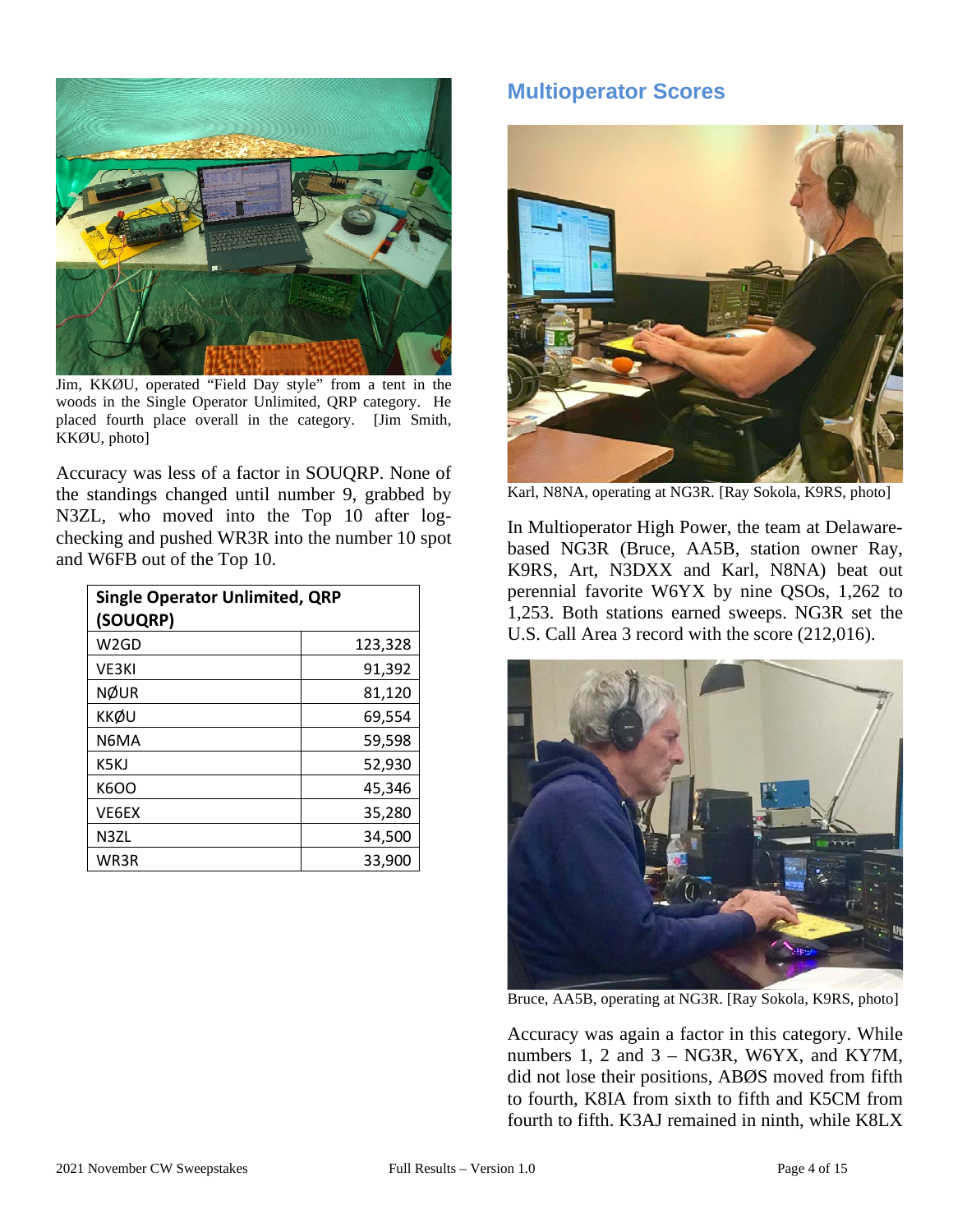| <b>Multioperator, Single Transmitter, High</b><br>Power (MSHP) |         |  |  |  |  |
|----------------------------------------------------------------|---------|--|--|--|--|
| NG3R                                                           | 212,016 |  |  |  |  |
| W6YX                                                           | 210,504 |  |  |  |  |
| KY7M                                                           | 207,648 |  |  |  |  |
| ABØS                                                           | 200,760 |  |  |  |  |
| K8IA                                                           | 198,912 |  |  |  |  |
| K5CM                                                           | 198,744 |  |  |  |  |
| N7DX                                                           | 194,376 |  |  |  |  |
| NX6T                                                           | 183,624 |  |  |  |  |
| K3AJ                                                           | 171,192 |  |  |  |  |
| K8LX                                                           | 162,960 |  |  |  |  |

took tenth, knocking out K5KG and VE7KW, who had claimed scores that tied for tenth.

Multioperator Low Power was won from the island of Puerto Rico by WP3TT, with a nearly 30,000 point lead over number 2, W8TK. KA9VVQ, who was 5,000 points out of third place in claimed scores, took third place after log checking by 1,406 points.

| <b>Multioperator, Single Transmitter, Low</b><br><b>Power (MSLP)</b> |         |  |  |  |  |
|----------------------------------------------------------------------|---------|--|--|--|--|
| WP3TT                                                                | 194,712 |  |  |  |  |
| W8TK                                                                 | 165,336 |  |  |  |  |
| KA9VVQ                                                               | 61,446  |  |  |  |  |
| W4TG                                                                 | 60,040  |  |  |  |  |
| W1FM                                                                 | 57,510  |  |  |  |  |
| KT4XA                                                                | 55,840  |  |  |  |  |
| <b>WDØGTY</b>                                                        | 53,460  |  |  |  |  |
| W5AFV                                                                | 47,558  |  |  |  |  |
| N9MT                                                                 | 41,850  |  |  |  |  |
| W9ET                                                                 | 38,654  |  |  |  |  |

# **School Club Battles**

School Club honors went to Bob, WØBH, operating at KØHC at Hesston College in Kansas with 162,624 points. To remember a time when it wasn't KØHC at the top of this category, we might have to go all the way back to 2011, when W6YX set an overall category record (213,600 points) that stands today.

The club at Indiana University, K9IU, operated by Joe, K7JOE, took second place with 77,274 points.

| <b>School Club</b> |         |
|--------------------|---------|
| кøнс               | 162,624 |
| K9IU               | 77,274  |
| W9JWC              | 74,260  |
| K7UAZ              | 61,560  |
| W <sub>2</sub> UB  | 46,576  |
| K5LSU              | 6,624   |
| W4AQL              | 360     |
| W8EDU              | 286     |

| <b>Logs Submitted Per Year</b> |      |      |      |      |      |  |  |  |
|--------------------------------|------|------|------|------|------|--|--|--|
| Category                       | 2017 | 2018 | 2019 | 2020 | 2021 |  |  |  |
| <b>SOHP</b>                    | 198  | 220  | 212  | 241  | 217  |  |  |  |
| <b>SOLP</b>                    | 461  | 472  | 497  | 561  | 541  |  |  |  |
| SOQRP                          | 102  | 96   | 90   | 98   | 95   |  |  |  |
| <b>SOUHP</b>                   | 260  | 297  | 275  | 316  | 310  |  |  |  |
| SOULP                          | 171  | 156  | 175  | 178  | 182  |  |  |  |
| SOUQRP                         |      |      |      | 10   | 25   |  |  |  |
| <b>MSHP</b>                    | 16   | 29   | 24   | 16   | 29   |  |  |  |
| <b>MSLP</b>                    | 19   | 12   | 15   | 13   | 14   |  |  |  |
| School                         | 10   | 5    | 7    | 6    | 8    |  |  |  |
| <b>TOTAL</b>                   | 1237 | 1287 | 1295 | 1439 | 1421 |  |  |  |

Participation in the 2021 event seemed to be about the same as in 2020. Single Operator, Low Power again remained as the most popular entry category, followed by Single Operator Unlimited, High Power. In the relatively new Single Operator Unlimited QRP category, participation increased by more than two times that of last year.

# **Records**

One overall record fell, to John, W2GD, in Single Operator Unlimited QRP. In regional records, 19 were set and 18 records were set in divisions. Ten call area records were set as were 56 section records. Of course, there is some overlap, since you can't set overall or regional records without also setting the others.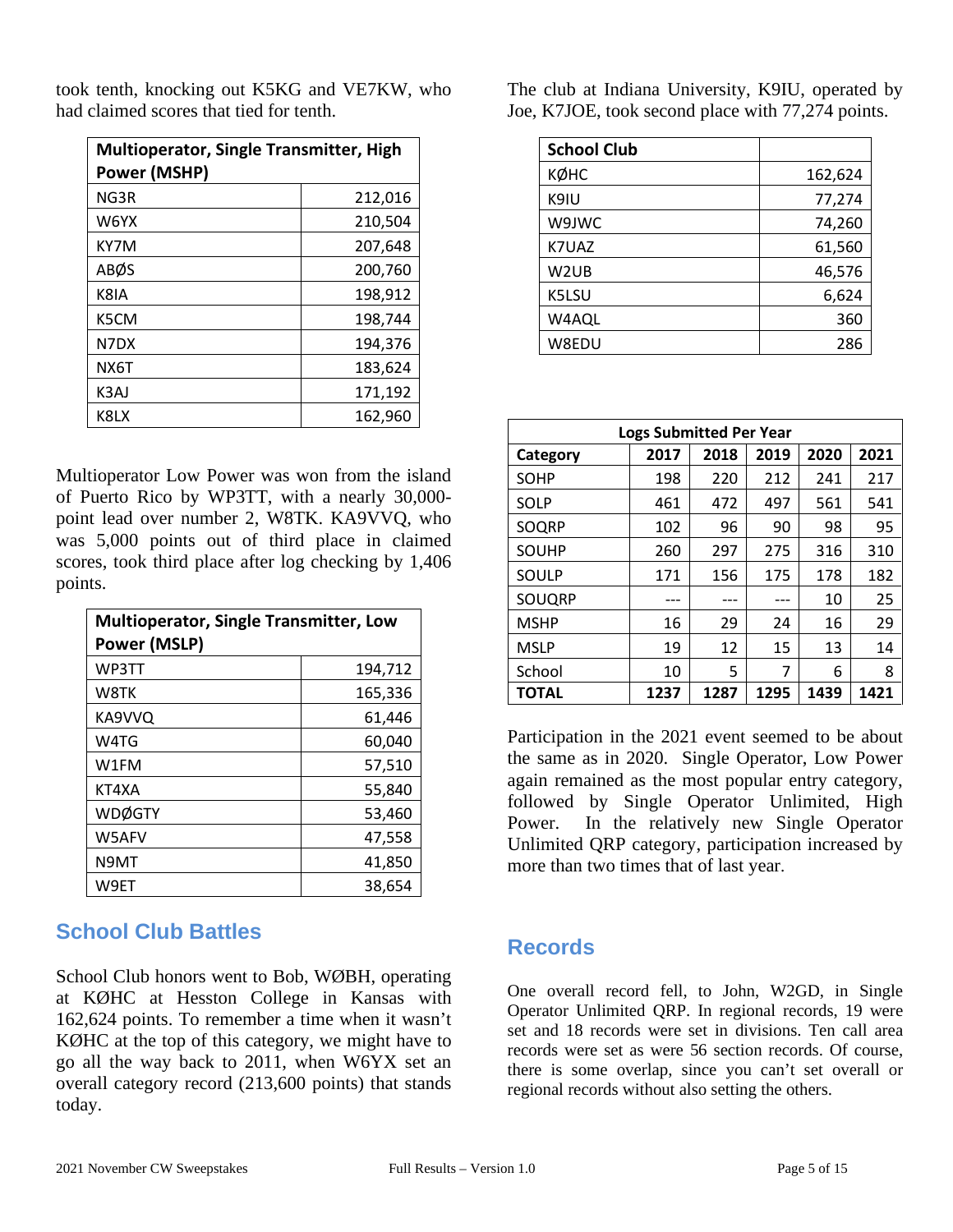#### **Division Records by Category**

| <b>Division Records by Category</b> |                                                                        |              |             |      |                            | W7RM (N6TR, op)   | 145,518 | SOQRP         | 2011         | Northwestern             |
|-------------------------------------|------------------------------------------------------------------------|--------------|-------------|------|----------------------------|-------------------|---------|---------------|--------------|--------------------------|
|                                     | Bold indicates new record for 2021, * indicates new overall record set |              |             |      |                            | N6MU              | 127,520 | SOQRP         | 2000         | Pacific                  |
|                                     | Call                                                                   | Score        | Category    | Year | Division                   | KE3X (@N4RV)      | 132,348 | SOQRP         | 2014         | Roanoke                  |
|                                     | AA3B                                                                   | 213,192      | <b>SOHP</b> | 2021 | <b>Atlantic</b>            | N <sub>2</sub> IC | 166,152 | <b>SOQRP</b>  | 2021         | <b>Rocky</b><br>Mountain |
|                                     | W9RE                                                                   | 228,800      | SOHP        | 2009 | Central                    | KP2M (W2GD, op)   | 161,186 | SOQRP         | 2016         | Southeastern             |
|                                     | WØSD (WDØT, op)                                                        | 234,788      | SOHP        | 1997 | Dakota                     | N7IR              | 116,578 | SOQRP         | 2002         | Southwestern             |
|                                     | K5GO (N5DX, op)                                                        | 244,960      | SOHP        | 2009 | Delta                      | N5TJ              | 166,058 | SOQRP         | 1997         | West Gulf                |
|                                     | N4GN                                                                   | 206,880      | SOHP        | 2006 | <b>Great Lakes</b>         | VY2ZM             | 162,524 | SOQRP         | 2020         | Canada                   |
|                                     | N2NT (N2NC, op)                                                        | 223,570      | SOHP        | 2009 | Hudson                     |                   |         |               |              |                          |
|                                     | NØNI (AG9A, op)                                                        | 244,960      | SOHP        | 2009 | Midwest                    | K3MM              | 212,960 | SOUHP         | 2009         | Atlantic                 |
|                                     | K5ZD                                                                   | 224,160      | SOHP        | 2009 | New England                | K9CT              | 218,232 | <b>SOUHP</b>  | 2021         | Central                  |
|                                     | N9RV                                                                   | 244,776      | SOHP        | 2020 | Northwestern               | <b>KTØA</b>       | 194,054 | SOUHP         | 2014         | Dakota                   |
|                                     | W7RN (N6TV, op)                                                        | 242,360      | SOHP        | 2013 | Pacific                    | <b>N8OO</b>       | 207,500 | SOUHP         | 2015         | Delta                    |
|                                     | N4AF                                                                   | 214,720      | SOHP        | 2008 | Roanoke                    | W8MJ              | 193,760 | SOUHP         | 2008         | <b>Great Lakes</b>       |
|                                     | N <sub>2</sub> IC                                                      | 255,520      | SOHP        | 2009 | Rocky Mountain             | AA2FB             | 160,844 | SOUHP         | 2000         | Hudson                   |
|                                     | WP3R (LZ4AX, op)                                                       | 243,680      | SOHP        | 2008 | Southeastern               | NØXR (@NØNI)      | 204,346 | SOUHP         | 2016         | Midwest                  |
|                                     | ND7K (N6MJ, op<br>@N6WIN)                                              | 228,312      | <b>SOHP</b> | 2021 | Southwestern               | K1ZZ              | 211,724 | SOUHP         | 2014         | New England              |
|                                     | K5TR (N5RZ, op)                                                        | 241,600      | SOHP        | 2008 | West Gulf                  | K7RL              | 212,978 | SOUHP         | 2013         | Northwestern             |
|                                     | VY2ZM (K1ZM, op)                                                       | 229,760      | SOHP        | 2011 | Canada                     | KH7XX (KH6SH, op  | 218,788 | SOUHP         | 2013         | Pacific                  |
|                                     |                                                                        |              |             |      |                            | @KH6YY)           |         |               |              |                          |
|                                     | NO3M                                                                   | 169,920      | SOLP        | 2011 | Atlantic                   | W4MR (AA4NC, op)  | 204,160 | SOUHP         | 2011         | Roanoke                  |
|                                     | N9CK                                                                   | 187,580      | SOLP        | 2013 | Central                    | KØEU              | 234,890 | SOUHP         | 2013         | Rocky Mountain           |
|                                     | NØAT (NØKK, op)                                                        | 186,916      | SOLP        | 2013 | Dakota                     | N4BP              | 209,326 | SOUHP         | 2015         | Southeastern             |
|                                     | W5WMU (N6TR, op)                                                       | 202,080      | SOLP        | 2005 | Delta                      | N5ZO              | 224,784 | SOUHP         | 2020         | Southwestern             |
|                                     | N8SS                                                                   | 171,746      | SOLP        | 2010 | <b>Great Lakes</b>         | K5YA              | 196,480 | SOUHP         | 2007         | West Gulf                |
|                                     | W <sub>2</sub> GD                                                      | 160,776      | SOLP        | 1992 | Hudson                     | VE5MX             | 237,888 | SOUHP         | 2020         | Canada                   |
|                                     | NØNI (AG9A, op)                                                        | 200,030      | SOLP        | 2015 | Midwest                    |                   |         |               |              |                          |
|                                     | NT1N                                                                   | 178,620      | SOLP        | 1999 | New England                | K2NNY (K2DB, op)  | 165,760 | SOULP         | 2011         | Atlantic                 |
|                                     | K7BG                                                                   | 200,196      | SOLP        | 2013 | Northwestern               | WE9V              | 197,872 | SOULP         | 2013         | Central                  |
|                                     | K7GK (@W6JZH)                                                          | 189,904 SOLP |             |      | 2013 Pacific               | KTØR (KØOB, op)   | 184,758 | SOULP         | 2013         | Dakota                   |
|                                     | W4OC                                                                   | 188,160      | SOLP        | 2002 | Roanoke                    | N4ZZ              | 191,352 | SOULP         | 2020         | Delta                    |
|                                     | N <sub>2</sub> IC                                                      | 208,994      | SOLP        | 2019 | Rocky Mountain             | K8BL              | 159,526 | SOULP         | 2012         | <b>Great Lakes</b>       |
|                                     | KP2M (W2GD, op)                                                        | 213,144      | SOLP        | 2015 | Southeastern               | W <sub>2</sub> CS | 153,550 | SOULP         | 2012         | Hudson                   |
|                                     | K6LA                                                                   | 184,480      | SOLP        | 2000 | Southwestern               | KØVBU             | 140,768 | SOULP         | 2015         | Midwest                  |
|                                     | KRØY                                                                   | 209,508      | SOLP        | 1996 | West Gulf                  | W1UJ              | 147,420 | SOULP         | 2014         | New England              |
|                                     | VA3UZ                                                                  | 180,800      | SOLP        | 2001 | Canada                     | KK7S              | 185,754 | SOULP         | 2013         | Northwestern             |
|                                     |                                                                        |              |             |      |                            | W6YX (N7MH, op)   | 165,004 | SOULP         | 2018         | Pacific                  |
|                                     | W2GD                                                                   | 126,160      | SOQRP       | 2020 | Atlantic                   | W4MR (AA4NC, op)  | 185,422 | SOULP         | 2013         | Roanoke                  |
|                                     | N9CIQ                                                                  | 130,080      | SOQRP       | 2000 | Central                    | ACØDS             | 143,040 | SOULP         | 2011         | Rocky Mountain           |
|                                     | NØAT (NØKK, op)                                                        | 137,760      | SOQRP       | 2009 | Dakota                     | N4PN              | 163,012 | SOULP         | 2015         | Southeastern             |
|                                     | W5WMU (N6TR, op)                                                       | 173,168      | SOQRP       | 2002 | Delta                      | K6LL              | 177,122 | SOULP         | 2015         | Southwestern             |
|                                     | K8MM                                                                   | 157,120      | SOQRP       | 2010 | <b>Great Lakes</b>         | K5CM              | 157,950 | SOULP         | 2014         | West Gulf                |
|                                     | KR <sub>2Q</sub>                                                       | 113,256      | SOQRP       | 2010 | Hudson                     | VE6EX             | 188,078 | SOULP         | 2013         | Canada                   |
|                                     | NØNI (AG9A, op)                                                        | 152,800      | SOQRP       | 2006 | Midwest                    |                   |         |               |              |                          |
|                                     | K1TR                                                                   | 131,840      | SOQRP       | 2001 | New England                | $W2GD*$           | 123,328 | <b>SOUQRP</b> | 2021         | <b>Atlantic</b>          |
|                                     |                                                                        |              |             |      |                            | WE9V              | 60,640  | SOUQRP        | 2020         | Central                  |
|                                     | 2021 November CW Sweepstakes                                           |              |             |      | Full Results - Version 1.0 |                   |         |               | Page 6 of 15 |                          |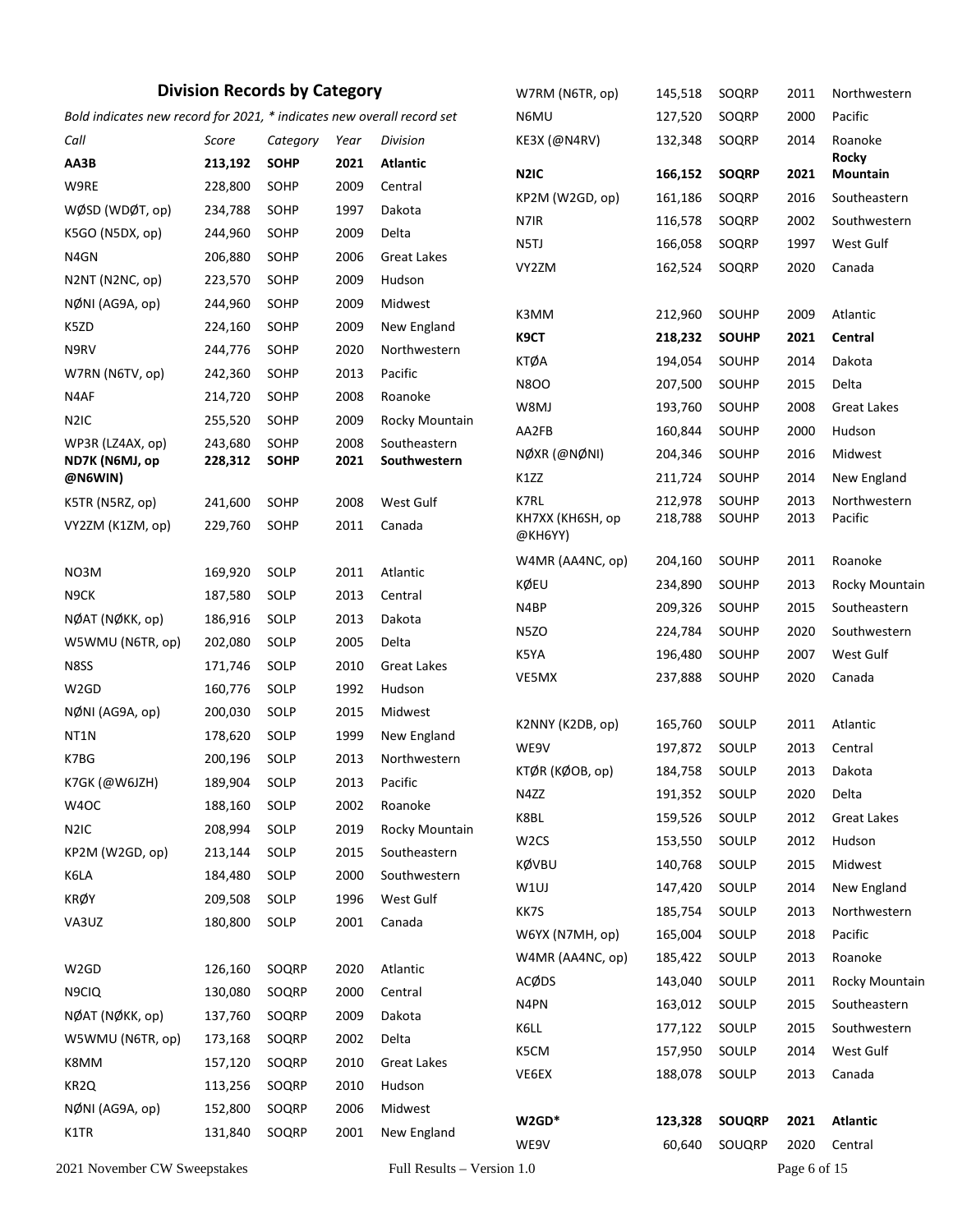| <b>NØUR</b>       | 81,120  | <b>SOUQRP</b> | 2021 | Dakota             | W1HQ              | 153,052 | <b>MSLP</b> | 2012                     | New England        |
|-------------------|---------|---------------|------|--------------------|-------------------|---------|-------------|--------------------------|--------------------|
| N6MA              | 59,598  | <b>SOUQRP</b> | 2021 | Delta              | NR7DX             | 108,420 | <b>MSLP</b> | 2017                     | Northwestern       |
| K8ZT              | 10,614  | <b>SOUQRP</b> | 2021 | <b>Great Lakes</b> | KH6LC             | 181,106 | <b>MSLP</b> | 2013                     | Pacific            |
| ---               |         | SOUQRP        | ---  | Hudson             | WU4NC             | 107,092 | <b>MSLP</b> | 2016                     | Roanoke            |
| KKØU              | 69,554  | <b>SOUQRP</b> | 2021 | <b>Midwest</b>     | N <sub>2</sub> IC | 213,364 | <b>MSLP</b> | 2016                     | Rocky Mountain     |
|                   |         | SOUQRP        | ---  | New England        | WP3TT             | 194,712 | <b>MSLP</b> | 2021                     | Southeastern       |
| NN7SS (K6UFO, op) | 3,420   | <b>SOUQRP</b> | 2021 | Northwestern       | W8TK              | 175,896 | <b>MSLP</b> | 2020                     | Southwestern       |
| <b>K6OO</b>       | 45,346  | <b>SOUQRP</b> | 2021 | <b>Pacific</b>     | K5CM              | 181,604 | <b>MSLP</b> | 2013                     | West Gulf          |
| N3ZL              | 34,500  | <b>SOUQRP</b> | 2021 | Roanoke            | VE4DR             | 155,308 | <b>MSLP</b> | 2014                     | Canada             |
| WC7S              | 45,752  | SOUQRP        | 2020 | Rocky Mountain     |                   |         |             |                          |                    |
| WB4OMM            | 3,312   | <b>SOUQRP</b> | 2021 | Southeastern       | W2CXM             | 117,552 | S           | 2002                     | Atlantic           |
| AI6DO             | 24,900  | <b>SOUQRP</b> | 2021 | Southwestern       | N9UC              | 126,400 | S           | 2001                     | Central            |
| K5KJ              | 52,930  | <b>SOUQRP</b> | 2021 | <b>West Gulf</b>   | NØT               | 33,670  | S           | 2015                     | Dakota             |
| <b>VE3KI</b>      | 91,392  | <b>SOUQRP</b> | 2021 | Canada             | KG4PDS            | 171,680 | S           | 2001                     | Delta              |
|                   |         |               |      |                    | W8EDU             | 132,136 | S           | 2015                     | <b>Great Lakes</b> |
| W2FU              | 230,076 | <b>MSHP</b>   | 2013 | Atlantic           | W2SZ              | 41,890  | S           | 2003                     | Hudson             |
| K9NS              | 216,320 | <b>MSHP</b>   | 2007 | Central            | кøнс              | 190,720 | S           | 2008                     | Midwest            |
| WØSD              | 223,104 | <b>MSHP</b>   | 2014 | Dakota             | W1MX              | 134,774 | S           | 2006                     | New England        |
| K5GO              | 244,850 | <b>MSHP</b>   | 2015 | Delta              | W7UQ              | 94,402  | S           | 2000                     | Northwestern       |
| K8CC              | 198,080 | <b>MSHP</b>   | 2006 | <b>Great Lakes</b> | W6YX              | 213,600 | S           | 2011                     | Pacific            |
| K <sub>2</sub> TW | 196,320 | <b>MSHP</b>   | 2001 | Hudson             | W4FS              | 136,448 | S           | 2017                     | Roanoke            |
| <b>KØWA</b>       | 203,360 | <b>MSHP</b>   | 2018 | Midwest            | WV7T              | 16,240  | S           | 2005                     | Rocky Mountain     |
| K1RX              | 220,960 | <b>MSHP</b>   | 2008 | New England        | W4AQL             | 135,622 | S           | 2019                     | Southeastern       |
| KL7RA             | 214,804 | <b>MSHP</b>   | 2014 | Northwestern       | W6RFU             | 176,126 | S           | 2014                     | Southwestern       |
| W7RN              | 214,080 | <b>MSHP</b>   | 2008 | Pacific            | WA5BU             | 108,878 | S           | 2002                     | West Gulf          |
| W4RM              | 209,760 | <b>MSHP</b>   | 2009 | Roanoke            | ---               | ---     | S           | $\hspace{0.05cm} \ldots$ | Canada             |
| AA5B              | 237,160 | <b>MSHP</b>   | 1995 | Rocky Mountain     |                   |         |             |                          |                    |
| K4TD              | 225,120 | <b>MSHP</b>   | 2009 | Southeastern       |                   |         |             |                          |                    |
| W6YI              | 246,880 | <b>MSHP</b>   | 2009 | Southwestern       |                   |         |             |                          |                    |
| NR5M              | 234,720 | <b>MSHP</b>   | 2008 | West Gulf          |                   |         |             |                          |                    |
| VY1EI             | 210,986 | <b>MSHP</b>   | 2013 | Canada             |                   |         |             |                          |                    |
|                   |         |               |      |                    |                   |         |             |                          |                    |
| W2FU              | 169,652 | <b>MSLP</b>   | 2016 | Atlantic           |                   |         |             |                          |                    |
| K9MOT             | 106,758 | <b>MSLP</b>   | 2014 | Central            |                   |         |             |                          |                    |
| <b>NØAT</b>       | 155,800 | <b>MSLP</b>   | 2018 | Dakota             |                   |         |             |                          |                    |
| N4UW              | 135,456 | <b>MSLP</b>   | 2013 | Delta              |                   |         |             |                          |                    |
| W8EDU             | 129,646 | <b>MSLP</b>   | 2013 | <b>Great Lakes</b> |                   |         |             |                          |                    |
| NJ1F              | 23,496  | <b>MSLP</b>   | 2021 | Hudson             |                   |         |             |                          |                    |
| WØEEE             | 159,028 | <b>MSLP</b>   | 2012 | Midwest            |                   |         |             |                          |                    |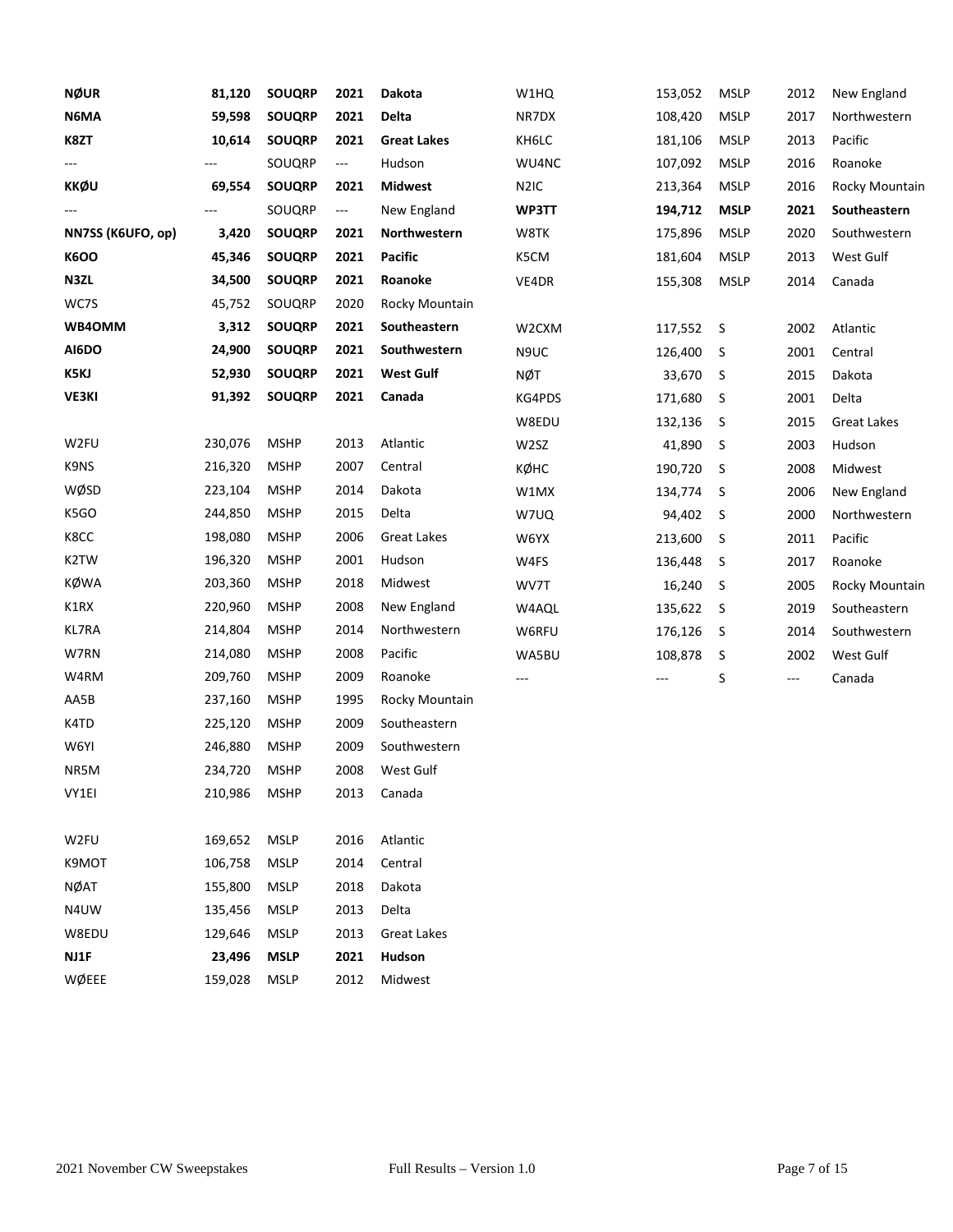# **Regional Leaders**

#### **West Coast Region**

(Pacific, Northwestern, and Southwestern Divisions; Alberta, British Columbia and NT Sections)

| idiribid drid ivi beetions,<br>ND7K (N6MJ, op @N6WIN) | 228,312 | SOHP        | K5WA                   |
|-------------------------------------------------------|---------|-------------|------------------------|
| N9RV                                                  | 225,262 | SOHP        | K5PI                   |
| W7RM (N6TR, op)                                       | 213,808 | SOHP        | WXØB (AD5Q, op         |
| WD6T (@N6RO)                                          | 197,374 | SOHP        | K5GN                   |
| N6TV                                                  | 197,064 | SOHP        | NAØN (@WØZT)           |
| K7GK (@W6JZH)                                         | 183,120 | SOLP        | NØNI (AG9A, op)        |
| WJ9B                                                  | 179,446 | SOLP        | VE5SF                  |
| KI6RRN                                                | 178,616 | SOLP        | ACØW                   |
| N7XU (K4XU, op)                                       | 169,512 | SOLP        | <b>NØAC</b>            |
| W6AYC                                                 | 168,264 | SOLP        | N <sub>2</sub> IC      |
| N7IR                                                  | 101,188 | SOQRP       | WC7S                   |
| W6JTI                                                 | 81,836  | SOQRP       | NØSSM                  |
| W7YAQ                                                 | 65,600  | SOQRP       | <b>KEØUI</b>           |
| K7SS                                                  | 49,126  | SOQRP       | <b>WBØGAZ</b>          |
| W7QDM                                                 | 46,056  | SOQRP       | KØEU                   |
| N5ZO                                                  | 223,272 | SOUHP       | K5TQ                   |
| K6LL                                                  | 201,432 | SOUHP       | <b>KTØA</b>            |
| VE7CC                                                 | 191,688 | SOUHP       | W5NE                   |
| W1SRD                                                 | 190,848 | SOUHP       | AC4CA                  |
| W7RN (W9KKN, op)                                      | 187,152 | SOUHP       | <b>NØAT</b>            |
| K7QA                                                  | 155,400 | SOULP       | <b>KØAD</b>            |
| K6WSC                                                 | 104,414 | SOULP       | AD1C                   |
| W6TK                                                  | 96,264  | SOULP       | KØVBU                  |
| K6JS                                                  | 61,620  | SOULP       | <b>КØМРН</b>           |
| KM7W (KL9A, op)                                       | 56,908  | SOULP       | <b>NØUR</b>            |
| K6OO                                                  | 45,346  | SOUQRP      | KKØU                   |
| VE6EX                                                 | 35,280  | SOUQRP      | K5KJ                   |
| AI6DO                                                 | 24,900  | SOUQRP      | ABØS                   |
| K2GMY                                                 | 20,280  | SOUQRP      | K5CM                   |
| K <sub>2</sub> RP                                     | 12,190  | SOUQRP      | KØHB                   |
| W6YX                                                  | 210,504 | <b>MSHP</b> | <b>NØMA</b>            |
| KY7M                                                  | 207,648 | <b>MSHP</b> | <b>KRØP</b>            |
| K8IA                                                  | 198,912 | <b>MSHP</b> |                        |
| N7DX                                                  | 194,376 | <b>MSHP</b> | <b>WDØGTY</b><br>W5AFV |
| NX6T                                                  | 183,624 | <b>MSHP</b> | KK5OV                  |
| W8TK                                                  | 165,336 | <b>MSLP</b> | KØJE                   |
| K7UAZ                                                 | 61,560  | S           |                        |
|                                                       |         |             | <b>VONTIC</b>          |

#### **Midwest Region**

(Dakota, Midwest, Rocky Mountain and West Gulf Divisions;

| Manitoba and Saskatchewan Sections) |         |             |
|-------------------------------------|---------|-------------|
| K5TR (N5RZ, op)                     | 232,680 | SOHP        |
| K5WA                                | 216,384 | SOHP        |
| K5PI                                | 213,024 | SOHP        |
| WXØB (AD5Q, op)                     | 212,978 | SOHP        |
| K5GN                                | 210,322 | SOHP        |
| NAØN (@WØZT)                        | 179,760 | SOLP        |
| NØNI (AG9A, op)                     | 179,424 | SOLP        |
| VE5SF                               | 134,946 | SOLP        |
| <b>ACØW</b>                         | 130,216 | SOLP        |
| NØAC                                | 128,454 | SOLP        |
| N <sub>2</sub> IC                   | 166,152 | SOQRP       |
| WC7S                                | 39,520  | SOQRP       |
| <b>NØSSM</b>                        | 35,280  | SOQRP       |
| <b>KEØUI</b>                        | 32,340  | SOQRP       |
| <b>WBØGAZ</b>                       | 24,440  | SOQRP       |
| KØEU                                | 232,224 | SOUHP       |
| K5TQ                                | 173,712 | SOUHP       |
| <b>KTØA</b>                         | 171,864 | SOUHP       |
| W5NE                                | 154,896 | SOUHP       |
| AC4CA                               | 147,108 | SOUHP       |
| NØAT                                | 146,832 | SOULP       |
| KØAD                                | 132,720 | SOULP       |
| AD1C                                | 130,032 | SOULP       |
| KØVBU                               | 118,272 | SOULP       |
| <b>КØМРН</b>                        | 107,016 | SOULP       |
| <b>NØUR</b>                         | 81,120  | SOUQRP      |
| KKØU                                | 69,554  | SOUQRP      |
| K5KJ                                | 52,930  | SOUQRP      |
| ABØS                                | 200,760 | <b>MSHP</b> |
| K5CM                                | 198,744 | <b>MSHP</b> |
| KØHB                                | 133,056 | <b>MSHP</b> |
| <b>NØMA</b>                         | 59,808  | <b>MSHP</b> |
| <b>KRØP</b>                         | 48,762  | <b>MSHP</b> |
| <b>WDØGTY</b>                       | 53,460  | <b>MSLP</b> |
| W5AFV                               | 47,558  | <b>MSLP</b> |
| KK5OV                               | 12,614  | <b>MSLP</b> |
| KØJE                                | 3,608   | <b>MSLP</b> |
| кøнс                                | 162,624 | S           |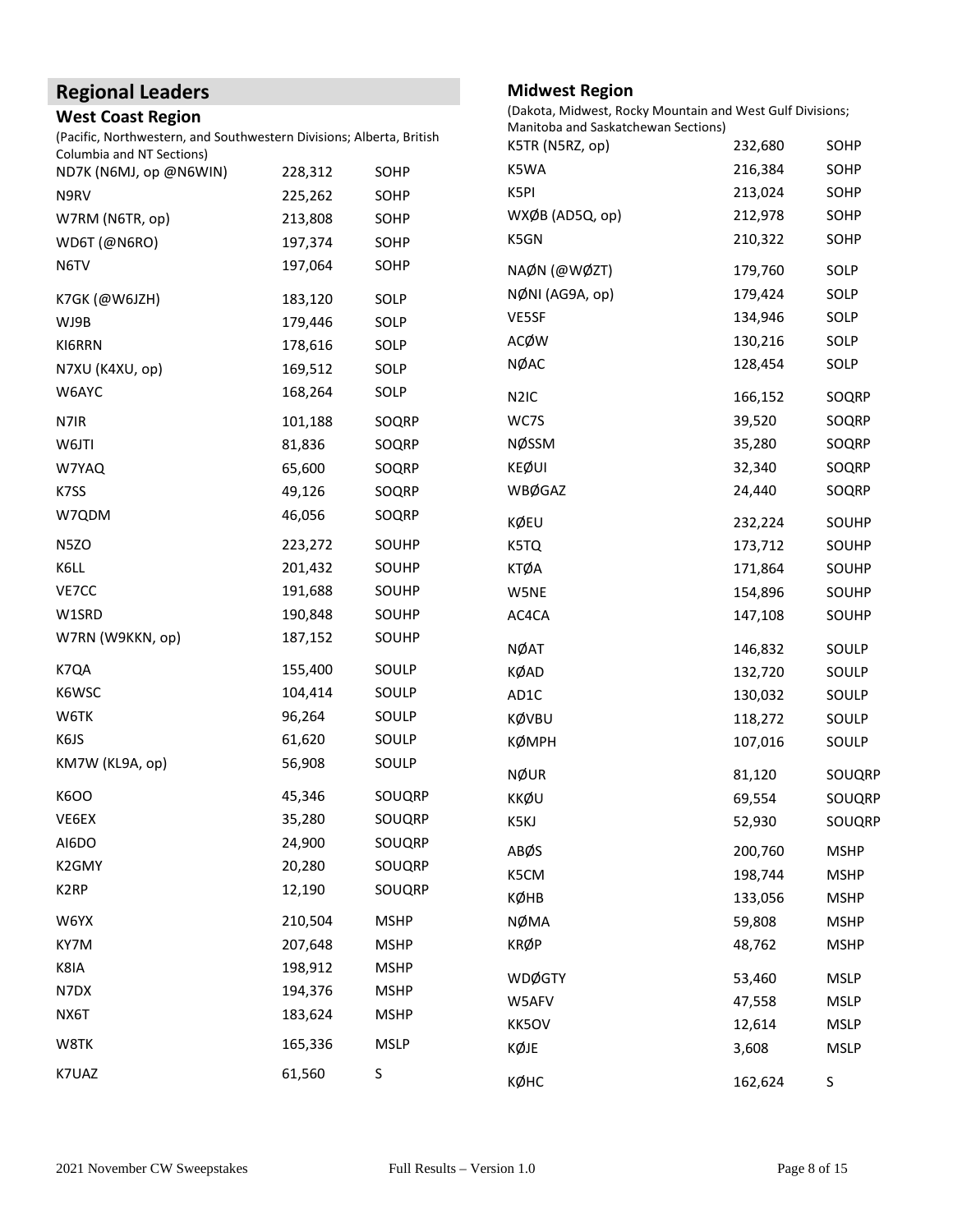#### **Central Region**

(Central and Great Lakes Divisions; Ontario East, Ontario North, Ontario South, and Greater Toronto Area Sections)

| Ontario South, and Greater Toronto Area Sections) |         |             | N4OGW             | 219,240           | SOHP        |
|---------------------------------------------------|---------|-------------|-------------------|-------------------|-------------|
| W9RE                                              | 219,240 | SOHP        | NN7CW             | 205,968           | SOHP        |
| KC9EE                                             | 138,908 | SOHP        | K4ZW              | 185,640           | SOHP        |
| VE3ZI                                             | 133,560 | SOHP        | KP2M (KT3Y, op)   | 172,368           | SOHP        |
| NA8V                                              | 126,198 | SOHP        | KU8E              | 163,842           | SOHP        |
| K9BGL                                             | 117,450 | SOHP        | K7SV              | 164,304           | SOLP        |
| W8WTS                                             | 149,016 | SOLP        | N5EE              |                   |             |
| W1NN                                              | 148,736 | SOLP        |                   | 153,716           | SOLP        |
| KM6Z                                              | 125,132 | SOLP        | WW4XX (LZ4AX, op) | 152,388           | SOLP        |
| W8CAR                                             | 124,476 | SOLP        | <b>N4OO</b>       | 139,104           | SOLP        |
| K9UIY                                             | 107,914 | SOLP        | K4OAQ             | 123,082           | SOLP        |
| K9ZO                                              | 103,840 | SOQRP       | KØEJ              | 109,394           | SOQR        |
| WI9WI                                             | 68,222  | SOQRP       | K4QPL             | 76,464            | SOQR        |
| KX9X                                              | 25,254  | SOQRP       | K3TW              | 69,994            | SOQR        |
| VE3SIF                                            | 17,284  | SOQRP       | N7RCS             | 44,550            | SOQR        |
| N4TY                                              | 14,820  | SOQRP       | K4PQC             | 31,144            | SOQR        |
|                                                   |         |             | N <sub>2</sub> NL | 184,632           | SOUH        |
| K9CT                                              | 218,232 | SOUHP       | W9SN              | 172,200           | SOUH        |
| N4QS                                              | 176,400 | SOUHP       | W4NF              | 171,644           | SOUH        |
| K1LT                                              | 165,144 | SOUHP       | K4AB              | 171,312           | SOUH        |
| VE3RZ                                             | 156,408 | SOUHP       | N1LN              | 165,648           | SOUH        |
| K9NW                                              | 137,760 | SOUHP       |                   |                   |             |
| NE9U                                              | 168,504 | SOULP       | N4ZZ              | 185,808           | SOUL        |
| N9CO                                              | 161,952 | SOULP       | N3HEE             | 145,320           | SOUL        |
| WT9U                                              | 138,264 | SOULP       | N4XL              | 112,504           | SOUL        |
| K4FN                                              | 134,568 | SOULP       | N4AO (WC4E, op)   | 97,170            | SOUL        |
| K8BL                                              | 130,544 | SOULP       | <b>NØOJ</b>       | 69,300            | SOUL        |
| VE3KI                                             | 91,392  | SOUQRP      | N6MA              | 59,598            | SOUC        |
| VA3DKL                                            | 24,924  | SOUQRP      | N3ZL              | 34,500            | SOUC        |
| K8ZT                                              | 10,614  | SOUQRP      | W6FB              | 33,366            | SOUC        |
| VE3GMZ                                            | 2,240   | SOUQRP      | N5YT              | 30,774            | SOUC        |
|                                                   |         |             | W7IY              | 28,908            | SOUC        |
| K8LX                                              | 162,960 | <b>MSHP</b> | K5KG              | 162,120           | <b>MSHF</b> |
| KV3T                                              | 104,496 | <b>MSHP</b> | N4WW              | 155,400           | <b>MSHF</b> |
| W9YK                                              | 91,056  | <b>MSHP</b> | K4TCG             | 132,048           | <b>MSHF</b> |
| NT8V                                              | 53,452  | <b>MSHP</b> | W4THI             | 35,882            | <b>MSHF</b> |
| WC8VOA                                            | 5,280   | <b>MSHP</b> |                   |                   |             |
| KA9VVQ                                            | 61,446  | <b>MSLP</b> | WP3TT             | 194,712<br>60,040 | <b>MSLP</b> |
| N9MT                                              | 41,850  | <b>MSLP</b> | W4TG              |                   | <b>MSLP</b> |
| W9ET                                              | 38,654  | <b>MSLP</b> | KT4XA             | 55,840            | <b>MSLP</b> |
|                                                   |         |             | K4RSA             | 4,240             | <b>MSLP</b> |
| K9IU                                              | 77,274  | S           | K5LSU             | 6,624             | S           |
| W9JWC                                             | 74,260  | S           | W4AQL             | 360               | S           |
| W8EDU                                             | 286     | S           |                   |                   |             |

**Southeast Region**

(Delta, Roanoke, and Southeastern Divisions)

109,394 SOQRP 76,464 SOQRP 69,994 SOQRP 44,550 SOQRP 31,144 SOQRP

184,632 SOUHP 172,200 SOUHP 171,644 SOUHP 171,312 SOUHP 165,648 SOUHP

185,808 SOULP 145,320 SOULP 112,504 SOULP 97,170 SOULP 69,300 SOULP 59,598 SOUQRP 34,500 SOUQRP 33,366 SOUQRP 30,774 SOUQRP 28,908 SOUQRP 162,120 MSHP 155,400 MSHP 132,048 MSHP 35,882 MSHP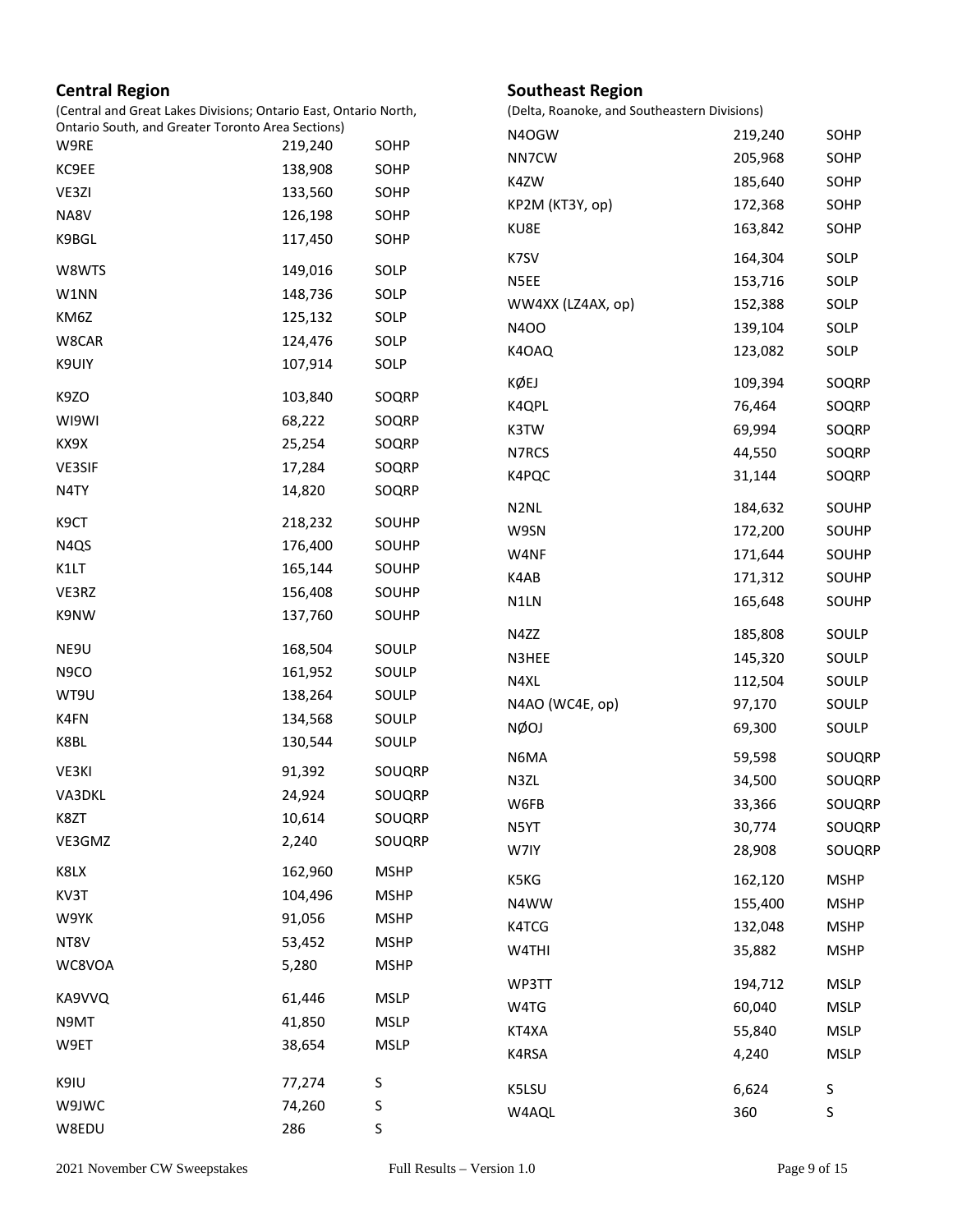#### **Northeast Region**

(New England, Hudson, and Atlantic Divisions; Maritime and Quebec

| Sections)                     |         |              |
|-------------------------------|---------|--------------|
| N2NT (N2NC, op)               | 215,712 | SOHP         |
| AA3B                          | 213,192 | SOHP         |
| K5ZD                          | 201,026 | SOHP         |
| W2RQ                          | 188,160 | SOHP         |
| N3AD                          | 165,480 | SOHP         |
| K1XM                          | 157,248 | SOLP         |
| K1VUT                         | 147,928 | SOLP         |
| W1QK                          | 124,666 | SOLP         |
| K3WU                          | 121,032 | SOLP         |
| K3UA                          | 116,088 | SOLP         |
| K2NV                          | 49,248  | SOQRP        |
| NS <sub>2</sub> N             | 47,124  | SOQRP        |
| AC2YD                         | 37,888  | SOQRP        |
| K <sub>2</sub> Y <sub>G</sub> | 36,778  | SOQRP        |
| K <sub>2</sub> AL             | 35,186  | SOQRP        |
| K3MM                          | 205,632 | SOUHP        |
| KD4D                          | 193,536 | SOUHP        |
| W <sub>1</sub> SJ             | 182,616 | <b>SOUHP</b> |
| NY3A                          | 181,438 | <b>SOUHP</b> |
| K1AR                          | 177,408 | SOUHP        |
| WR3Z                          | 177,408 | <b>SOUHP</b> |
| K1TR                          | 147,336 | SOULP        |
| N1QD (@K1KP)                  | 139,440 | SOULP        |
| K2TW                          | 119,556 | SOULP        |
| K3AU (K2YWE, op)              | 96,280  | SOULP        |
| K2DFC                         | 73,704  | SOULP        |
| W2GD                          | 123,328 | SOUQRP       |
| WR3R                          | 33,900  | SOUQRP       |
| NG3R                          | 212,016 | MSHP         |
| K3AJ                          | 171,192 | <b>MSHP</b>  |
| N <sub>2</sub> NU             | 126,936 | <b>MSHP</b>  |
| WT3K                          | 115,248 | <b>MSHP</b>  |
| W1AW                          | 75,998  | <b>MSHP</b>  |
| W1FM                          | 57,510  | <b>MSLP</b>  |
| NJ1F                          | 23,496  | <b>MSLP</b>  |
| W <sub>2</sub> UB             | 46,576  | S            |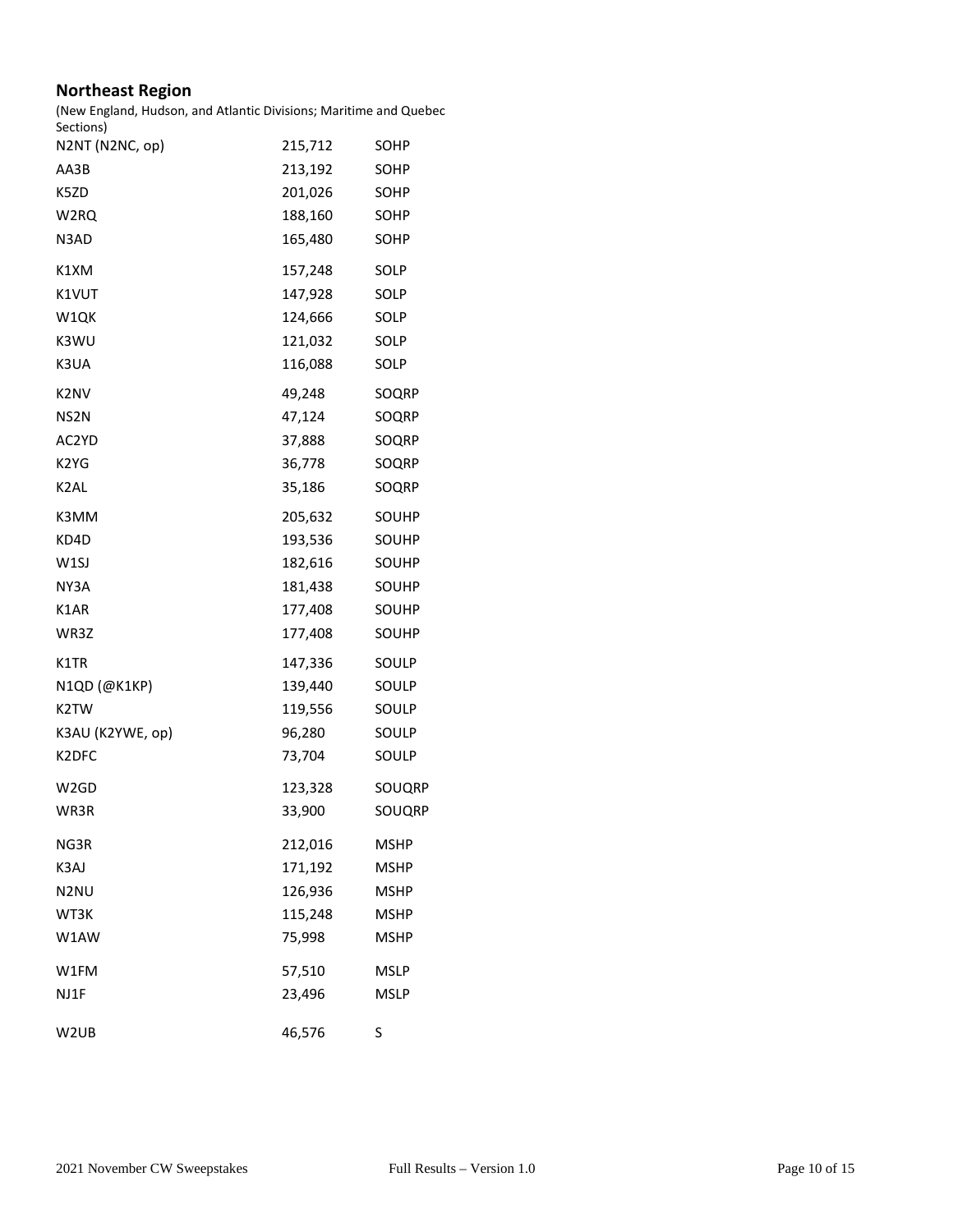### **Division Winners**

#### **Single Operator, High Power**

| Atlantic           | AA3B                   | 213,192 |
|--------------------|------------------------|---------|
| Central            | W9RE                   | 219,240 |
| Dakota             | N7IV                   | 138,444 |
| Delta              | N4OGW                  | 219,240 |
| <b>Great Lakes</b> | NA8V                   | 126,198 |
| Hudson             | N2NT (N2NC, op)        | 215,712 |
| Midwest            | NSØR                   | 157,080 |
| New England        | K5ZD                   | 201,026 |
| Northwestern       | N9RV                   | 225,262 |
| Pacific            | WD6T (@N6RO)           | 197,374 |
| Roanoke            | K4ZW                   | 185,640 |
| Rocky Mountain     | NG7M                   | 149,076 |
| Southeastern       | NN7CW                  | 205,968 |
| Southwestern       | ND7K (N6MJ, op @N6WIN) | 228,312 |
| West Gulf          | K5TR (N5RZ, op)        | 232,680 |
| Canada             | VE4EA                  | 165,648 |

#### **Single Operator, Low Power**

| Atlantic           | K3WU              | 121,032 |
|--------------------|-------------------|---------|
| Central            | K9UIY             | 107,914 |
| Dakota             | NAØN (@WØZT)      | 179,760 |
| Delta              | N5EE              | 153,716 |
| <b>Great Lakes</b> | W8WTS             | 149,016 |
| Hudson             | W2AAB             | 38,736  |
| Midwest            | NØNI (AG9A, op)   | 179,424 |
| New England        | K1XM              | 157,248 |
| Northwestern       | WJ9B              | 179,446 |
| Pacific            | K7GK (@W6JZH)     | 183,120 |
| Roanoke            | K7SV              | 164,304 |
| Rocky Mountain     | WY7M              | 124,820 |
| Southeastern       | WW4XX (LZ4AX, op) | 152,388 |
| Southwestern       | KI6RRN            | 178,616 |
| West Gulf          | KG5U              | 114,210 |
| Canada             | VE5SF             | 134,946 |
|                    |                   |         |

#### **Single Operator, QRP**

| Atlantic           | K <sub>2</sub> NV | 49,248  |
|--------------------|-------------------|---------|
| Central            | K9ZO              | 103,840 |
| Dakota             | KØUU              | 4,104   |
| Delta              | KØEJ              | 109,394 |
| <b>Great Lakes</b> | N <sub>4</sub> TY | 14,820  |
| Hudson             | AC2YD             | 37,888  |
| Midwest            | <b>NØSSM</b>      | 35,280  |

| New England        | N <sub>1</sub> D <sub>ID</sub>              | 28,000  |
|--------------------|---------------------------------------------|---------|
| Northwestern       | W7YAQ                                       | 65,600  |
| Pacific            | W6JTI                                       | 81,836  |
| Roanoke            | K4QPL                                       | 76,464  |
| Rocky Mountain     | N <sub>2</sub> IC                           | 166,152 |
| Southeastern       | K3TW                                        | 69,994  |
| Southwestern       | N7IR                                        | 101,188 |
| West Gulf          | AA5KD                                       | 16,226  |
| Canada             | <b>VE3SIF</b>                               | 17,284  |
|                    |                                             |         |
|                    | Single Operator Unlimited, High Power       |         |
| Atlantic           | K3MM                                        | 205,632 |
| Central            | K9CT                                        | 218,232 |
| Dakota             | KTØA                                        | 171,864 |
| Delta              | W9SN                                        | 172,200 |
| <b>Great Lakes</b> | N <sub>4</sub> Q <sub>S</sub>               | 176,400 |
| Hudson             | KD2RD                                       | 147,504 |
| Midwest            | NJ8M                                        | 141,432 |
| New England        | W <sub>1</sub> SJ                           | 182,616 |
| Northwestern       | KA6BIM                                      | 133,392 |
| Pacific            | W1SRD                                       | 190,848 |
| Roanoke            | W4NF                                        | 171,644 |
| Rocky Mountain     | KØEU                                        | 232,224 |
| Southeastern       | N <sub>2NL</sub>                            | 184,632 |
| Southwestern       | N5ZO                                        | 223,272 |
| West Gulf          | W5NE                                        | 154,896 |
| Canada             | VE7CC                                       | 191,688 |
|                    |                                             |         |
|                    | <b>Single Operator Unlimited, Low Power</b> |         |
| Atlantic           | K3AU (K2YWE, op)                            | 96,280  |
| Central            | NE9U                                        | 168,504 |
| Dakota             | <b>NØAT</b>                                 | 146,832 |
| Delta              | N4ZZ                                        | 185,808 |
| <b>Great Lakes</b> | K4FN                                        | 134,568 |
| Hudson             | K2TW                                        | 119,556 |
| Midwest            | KØVBU                                       | 118,272 |
| New England        | K1TR                                        | 147,336 |
| Northwestern       | K7QA                                        | 155,400 |
| Pacific            | K6JS                                        | 61,620  |
| Roanoke            | N3HEE                                       | 145,320 |
| Rocky Mountain     | AD1C                                        | 130,032 |
| Southeastern       | N4AO (WC4E, op)                             | 97,170  |
| Southwestern       | K6WSC                                       | 104,414 |
| West Gulf          | WA8ZBT                                      | 80,422  |

Canada **VE3YT** 128,856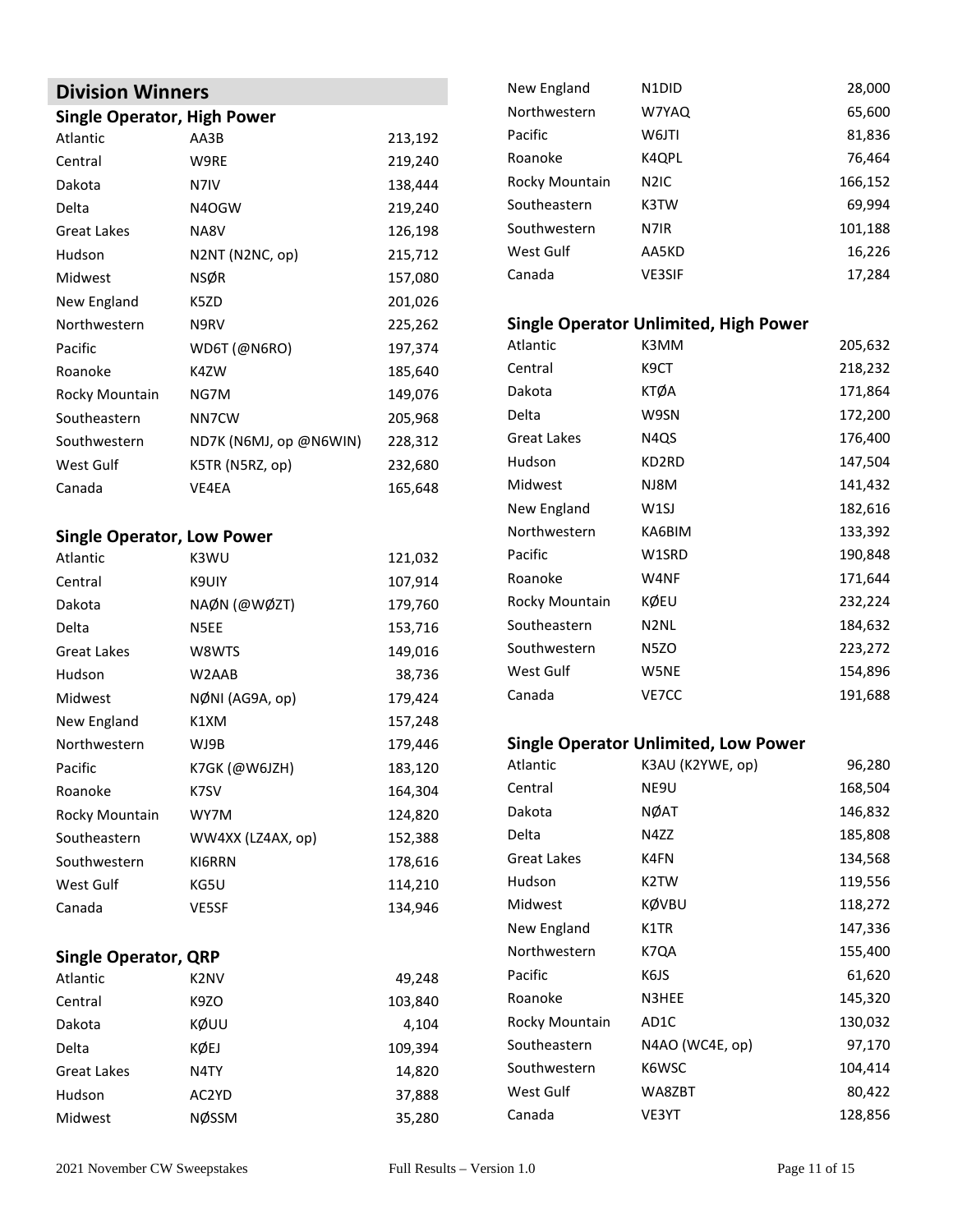#### **Single Operator Unlimited, QRP**

| Atlantic     | W <sub>2</sub> GD | 123,328 |
|--------------|-------------------|---------|
| Dakota       | <b>NØUR</b>       | 81,120  |
| Delta        | N6MA              | 59,598  |
| Great Lakes  | K8ZT              | 10,614  |
| Midwest      | KKØU              | 69,554  |
| Northwestern | NN7SS (K6UFO, op) | 3,420   |
| Pacific      | <b>K6OO</b>       | 45,346  |
| Roanoke      | N3ZL              | 34,500  |
| Southeastern | WB40MM            | 3,312   |
| Southwestern | AI6DO             | 24,900  |
| West Gulf    | K5KJ              | 52,930  |
| Canada       | VE3KI             | 91,392  |

#### **School Club**

| Atlantic           | W2UB  | 46,576  |
|--------------------|-------|---------|
| Central            | K9IU  | 77,274  |
| Delta              | K5LSU | 6,624   |
| <b>Great Lakes</b> | W8EDU | 286     |
| Midwest            | кøнс  | 162,624 |
| Southeastern       | W4AQL | 360     |
| Southwestern       | K7UAZ | 61,560  |
|                    |       |         |

# **Multioperator, Single Transmitter, High Power**

| <b>Atlantic</b> | NG3R   | 212,016 |
|-----------------|--------|---------|
| Central         | KV3T   | 104,496 |
| Dakota          | кøнв   | 133,056 |
| Delta           | K4TCG  | 132,048 |
| Great Lakes     | K8LX   | 162,960 |
| Hudson          | WA2JQK | 30,044  |
| Midwest         | ABØS   | 200,760 |
| New England     | W1AW   | 75,998  |
| Northwestern    | N7DX   | 194,376 |
| Pacific         | W6YX   | 210,504 |
| Southeastern    | K5KG   | 162,120 |
| Southwestern    | KY7M   | 207,648 |
| West Gulf       | K5CM   | 198,744 |
| Canada          | VE7KW  | 162,514 |

#### **Multioperator, Single Transmitter, Low Power**

| Central        | KA9VVQ       | 61,446  |
|----------------|--------------|---------|
| Dakota         | KØJE         | 3,608   |
| Hudson         | NJ1F         | 23,496  |
| New England    | W1FM         | 57,510  |
| Roanoke        | W4TG         | 60,040  |
| Rocky Mountain | <b>KK5OV</b> | 12,614  |
| Southeastern   | WP3TT        | 194,712 |
| Southwestern   | W8TK         | 165,336 |
| West Gulf      | WDØGTY       | 53,460  |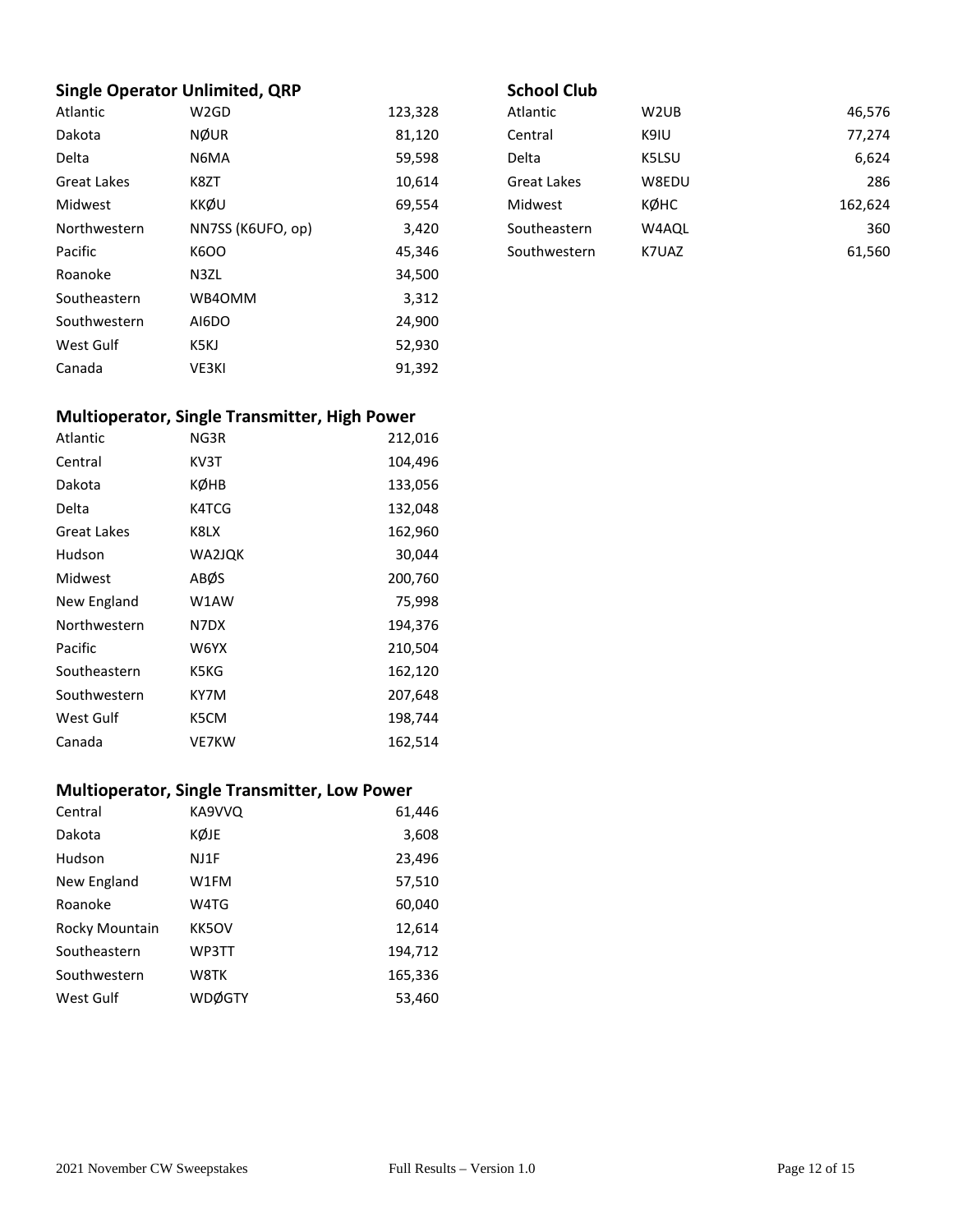# **ARRL Sweepstakes CW‐ Sponsored Plaque Winners**

| Winner            | <b>Division</b>    | Category                             | <b>Sponsor</b>                                                    |  |
|-------------------|--------------------|--------------------------------------|-------------------------------------------------------------------|--|
| K5TR (N5RZ, op)   | Overall            | Single Operator High Power           | Trey Garlough, N5KO                                               |  |
| K7GK (@W6JZH)     | Overall            | Single Operator Low Power            | Radiosport Manitoba - VE4VV Memorial                              |  |
| N <sub>2</sub> IC | Overall            | Single Operator QRP                  | Icom America                                                      |  |
| KØEU              | Overall            | Single Operator Unlimited High Power | Icom America                                                      |  |
| N4ZZ              | Overall            | Single Operator Unlimited Low Power  | Icom America                                                      |  |
| W2GD              | Overall            | Single Operator Unlimited QRP        | Icom America                                                      |  |
| NG3R              | Overall            | Multioperator High Power             | Icom America                                                      |  |
| WP3TT             | Overall            | Multioperator Low Power              | Icom America                                                      |  |
| КØНС (WØВН, op)   | Overall            | School Club                          | Icom America                                                      |  |
| AA3B              | Atlantic           | Single Operator High Power           | Icom America                                                      |  |
| K3WU              | Atlantic           | Single Operator Low Power            | Icom America                                                      |  |
| K <sub>2</sub> NV | Atlantic           | Single Operator QRP                  | Icom America                                                      |  |
| K3MM              | Atlantic           | Single Operator Unlimited High Power | Icom America                                                      |  |
| K3AU (K2YWE, op)  | Atlantic           | Single Operator Unlimited Low Power  | Icom America                                                      |  |
| W <sub>2</sub> GD | Atlantic           | Single Operator Unlimited QRP        | Icom America                                                      |  |
| NG3R              | Atlantic           | Multioperator High Power             | Icom America                                                      |  |
| W2UB (K2QO, op)   | Atlantic           | School Club                          | Icom America                                                      |  |
| W9RE              | Central            | Single Operator High Power           | Society Of Midwest Contesters                                     |  |
| K9UIY             | Central            | Single Operator Low Power            | Society Of Midwest Contesters                                     |  |
| K9ZO              | Central            | Single Operator QRP                  | Icom America                                                      |  |
| K9CT              | Central            | Single Operator Unlimited High Power | Society of Midwest Contesters                                     |  |
| NE9U              | Central            | Single Operator Unlimited Low Power  | Society of Midwest Contesters                                     |  |
| KV3T              | Central            | Multioperator High Power             | Icom America                                                      |  |
| KA9VVQ            | Central            | Multioperator Low Power              | Icom America                                                      |  |
| K9IU (K7JOE, op)  | Central            | School Club                          | Icom America                                                      |  |
| N7IV              | Dakota             | Single Operator High Power           | Minnesota Wireless Association - In memory of<br>Tod Olson, KØTO  |  |
| <b>NAØN</b>       | Dakota             | Single Operator Low Power            | Minnesota Wireless Association                                    |  |
| KØUU              | Dakota             | Single Operator QRP                  | Icom America                                                      |  |
| KTØA              | Dakota             | Single Operator Unlimited High Power | Minnesota Wireless Association - In memory of<br>Jim Dokmo, KØFVF |  |
| <b>NØAT</b>       | Dakota             | Single Operator Unlimited Low Power  | Minnesota Wireless Association                                    |  |
| <b>NØUR</b>       | Dakota             | Single Operator Unlimited QRP        | Icom America                                                      |  |
| КØНВ              | Dakota             | Multioperator High Power             | Icom America                                                      |  |
| KØJE              | Dakota             | Multioperator Low Power              | Icom America                                                      |  |
| N4OGW             | Delta              | Single Operator High Power           | Icom America                                                      |  |
| N5EE              | Delta              | Single Operator Low Power            | Icom America                                                      |  |
| KØEJ              | Delta              | Single Operator QRP                  | Icom America                                                      |  |
| W9SN              | Delta              | Single Operator Unlimited High Power | Icom America                                                      |  |
| N4ZZ              | Delta              | Single Operator Unlimited Low Power  | Icom America                                                      |  |
| N6MA              | Delta              | Single Operator Unlimited QRP        | Icom America                                                      |  |
| K4TCG             | Delta              | Multioperator High Power             | Icom America                                                      |  |
| K5LSU (AD5VC, op) | Delta              | School Club                          | Icom America                                                      |  |
| NA8V              | <b>Great Lakes</b> | Single Operator High Power           | Icom America                                                      |  |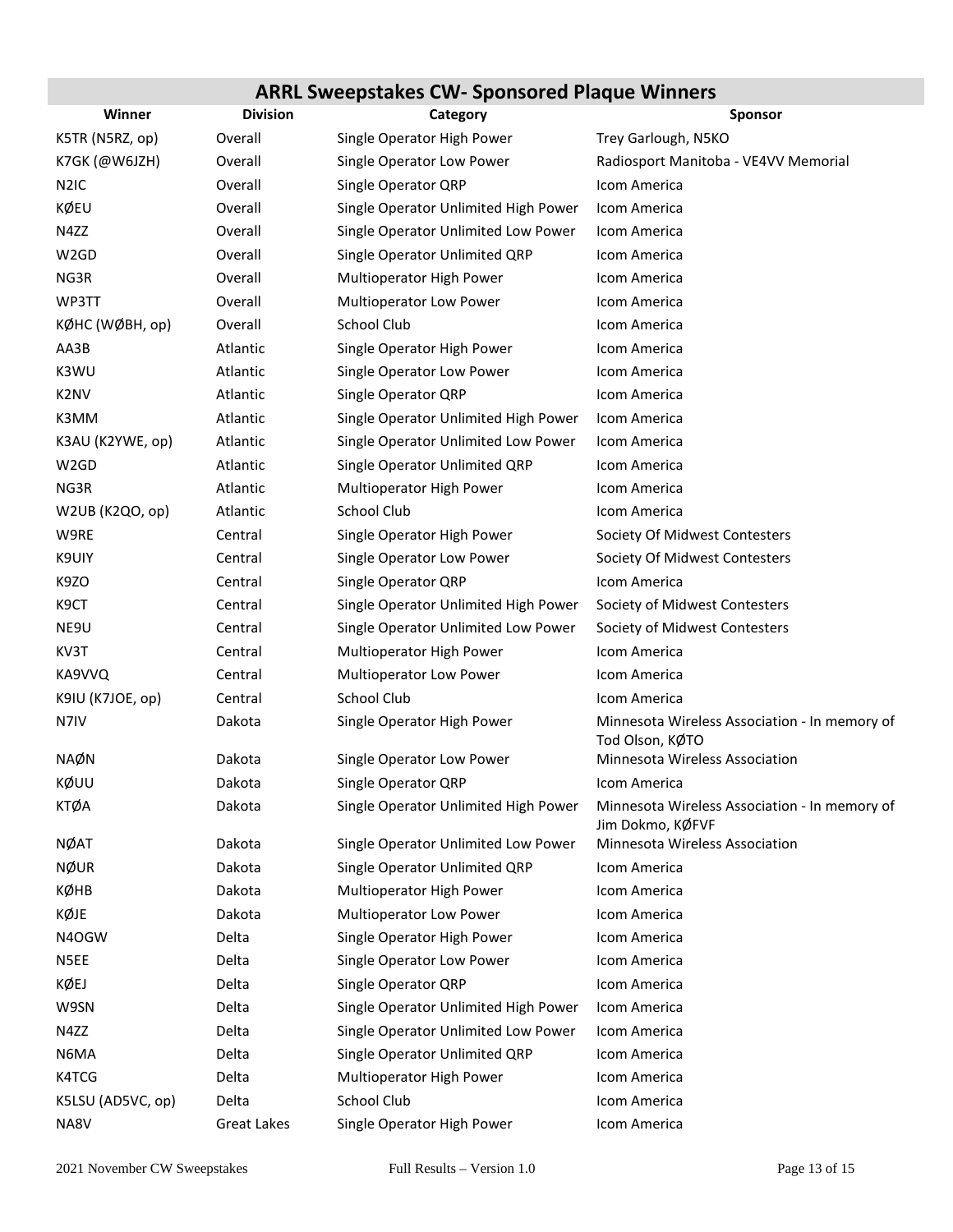| W8WTS                          | <b>Great Lakes</b> | Single Operator Low Power CW         | Icom America  |
|--------------------------------|--------------------|--------------------------------------|---------------|
| N4TY                           | Great Lakes        | Single Operator QRP                  | Icom America  |
| N4QS                           | Great Lakes        | Single Operator Unlimited High Power | Icom America  |
| K4FN                           | Great Lakes        | Single Operator Unlimited Low Power  | Icom America  |
| K8ZT                           | Great Lakes        | Single Operator Unlimited QRP        | Icom America  |
| K8LX                           | Great Lakes        | Multioperator High Power             | Icom America  |
| W8EDU                          | <b>Great Lakes</b> | School Club                          | Icom America  |
| N <sub>2</sub> NT              | Hudson             | Single Operator High Power           | Icom America  |
| W2AAB                          | Hudson             | Single Operator Low Power            | Icom America  |
| AC2YD                          | Hudson             | Single Operator QRP                  | Icom America  |
| KD2RD                          | Hudson             | Single Operator Unlimited High Power | Icom America  |
| K2TW                           | Hudson             | Single Operator Unlimited Low Power  | Icom America  |
| WA2JQK                         | Hudson             | Multioperator High Power             | Icom America  |
| NJ1F                           | Hudson             | Multioperator Low Power              | Icom America  |
| <b>NSØR</b>                    | Midwest            | Single Operator High Power           | Icom America  |
| <b>NØNI</b>                    | Midwest            | Single Operator Low Power            | Icom America  |
| <b>NØSSM</b>                   | Midwest            | Single Operator QRP                  | Icom America  |
| NJ8M                           | Midwest            | Single Operator Unlimited High Power | Icom America  |
| KØVBU                          | Midwest            | Single Operator Unlimited Low Power  | Icom America  |
| <b>KKØU</b>                    | Midwest            | Single Operator Unlimited QRP        | Icom America  |
| ABØS                           | Midwest            | Multioperator High Power             | Icom America  |
| КØНС (WØВН, op)                | Midwest            | School Club                          | Icom America  |
| K5ZD                           | New England        | Single Operator High Power           | Icom America  |
| K1XM                           | New England        | Single Operator Low Power            | Icom America  |
| N <sub>1</sub> D <sub>ID</sub> | New England        | Single Operator QRP                  | Icom America  |
| W1SJ                           | New England        | Single Operator Unlimited High Power | Icom America  |
| K1TR                           | New England        | Single Operator Unlimited Low Power  | Icom America  |
| W1AW                           | New England        | Multioperator High Power             | Icom America  |
| W1FM                           | New England        | Multioperator Low Power              | Icom America  |
| N9RV                           | Northwestern       | Single Operator High Power           | Icom America  |
| WJ9B                           | Northwestern       | Single Operator Low Power            | Icom America  |
| W7YAQ                          | Northwestern       | Single Operator QRP CW               | Icom America  |
| KA6BIM                         | Northwestern       | Single Operator Unlimited High Power | Icom America  |
| K7QA                           | Northwestern       | Single Operator Unlimited Low Power  | Icom America  |
| NN7SS (K6UFO, op)              | Northwestern       | Single Operator Unlimited QRP        | Icom America  |
| N7DX                           | Northwestern       | Multioperator High Power             | Icom America  |
| WD6T (@N6RO)                   | Pacific            | Single Operator High Power           | Icom America  |
| K7GK                           | Pacific            | Single Operator Low Power            | Icom America  |
| W6JTI                          | Pacific            | Single Operator QRP                  | Icom America  |
| W1SRD                          | Pacific            | Single Operator Unlimited High Power | Icom America  |
| K6JS                           | Pacific            | Single Operator Unlimited Low Power  | Icom America  |
| K6OO                           | Pacific            | Single Operator Unlimited QRP        | Icom America  |
| W6YX                           | Pacific            | Multioperator High Power             | Icom America  |
| K4ZW                           | Roanoke            | Single Operator High Power           | Potomac Valle |
| K7SV                           | Roanoke            | Single Operator Low Power            | Icom America  |
| K4QPL                          | Roanoke            | Single Operator QRP                  | Icom America  |
|                                |                    |                                      |               |

Alley Radio Club